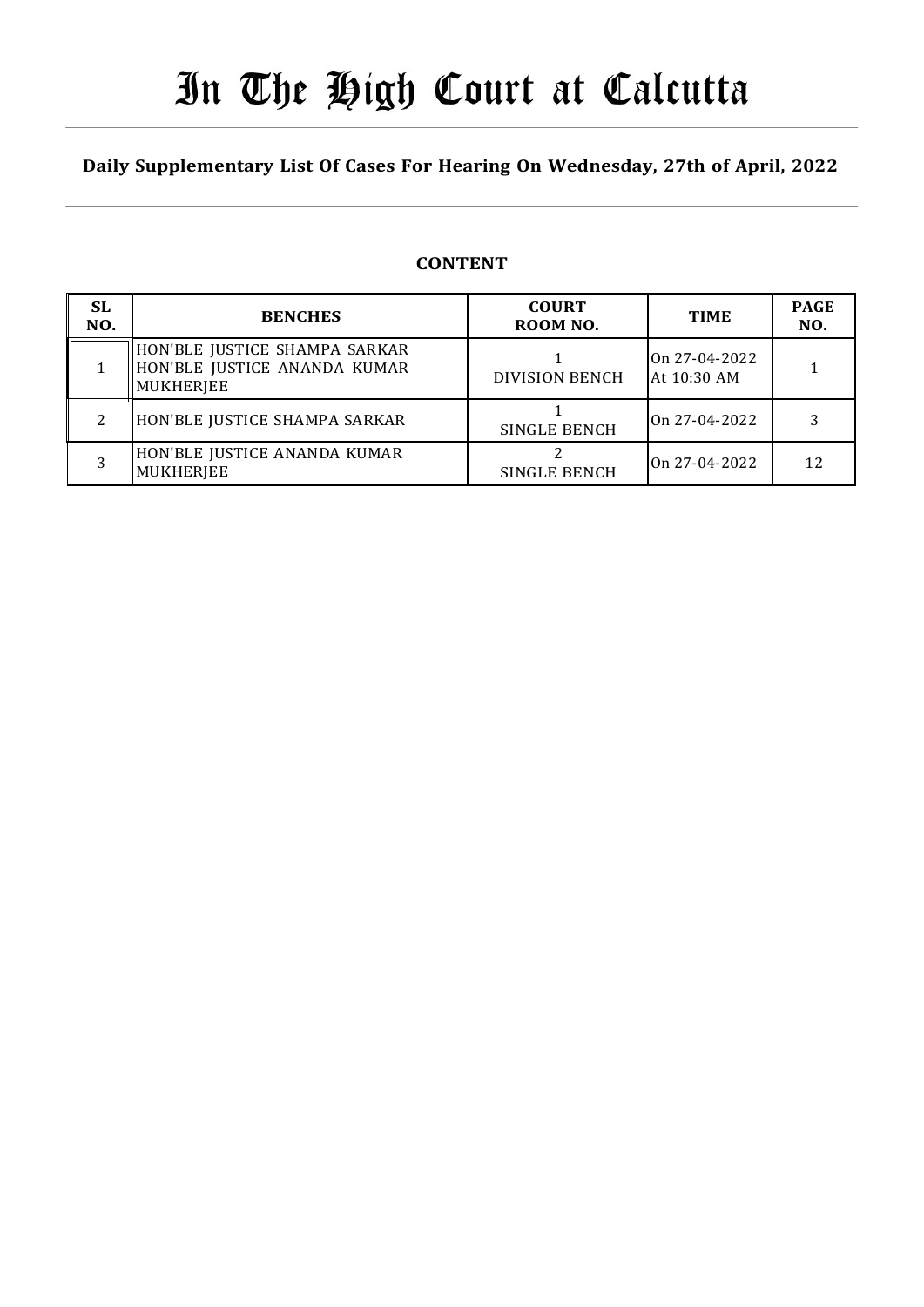

## Calcutta High Court

## In The Circuit Bench at Port Blair

## Appellate Side

DAILY CAUSELIST For Wednesday The 27th April 2022

COURT NO. 1

DIVISION BENCH (DB)

AT 10:30 AM

HON'BLE JUSTICE SHAMPA SARKAR HON'BLE JUSTICE ANANDA KUMAR MUKHERJEE

|              | <b>FOR HEARING</b>         |                                                                                                                                                   |                                                    |                       |  |  |
|--------------|----------------------------|---------------------------------------------------------------------------------------------------------------------------------------------------|----------------------------------------------------|-----------------------|--|--|
| $\mathbf{1}$ | CRA/2/2020                 | SHYAMA KANTO BISWAS<br><b>VS</b><br>THE STATE                                                                                                     | D.ILANGO, ANJILI<br><b>NAG</b>                     | A.S.ZINU              |  |  |
| 2            | CRA/6/2021<br>(11.00 A.M.) | KARTHICK MONDAL<br><b>VS</b><br>THE STATE                                                                                                         | D.ILANGO, ANJILI<br><b>NAG</b>                     | <b>SUMIT KARMAKAR</b> |  |  |
|              |                            | <b>MOTION</b>                                                                                                                                     |                                                    |                       |  |  |
| 3            | WPA(P)/120/2020            | A COMMON CAUSE,<br>REPRESENTED BY THE<br><b>CONSUMER AND CIVIL</b><br>RIGHTS PROTECTION<br>COUNCIL<br><b>VS</b><br>THE UNION OF INDIA AND<br>ORS. | J. SUDARSANAN                                      |                       |  |  |
| 4            | WP.CT/171/2021             | THE LIEUTENANT<br><b>GOVERNOR AND ORS.</b><br><b>VS</b><br>ESTHER SAMUEL AND ORS.                                                                 | <b>SHATADRU</b><br>CHAKRABORTY,<br>RAMENDU AGARWAL |                       |  |  |
|              |                            | <b>APPLICATION</b>                                                                                                                                |                                                    |                       |  |  |
| 5            | FAT/4/2021                 | MOHAMMED HANEEFA<br><b>VS</b><br>SARITA SUKUMARI KUJUR<br><b>ALIAS SAFEENA</b>                                                                    | ANANDA HALDER                                      | <b>ARUL PRASANTH</b>  |  |  |
| 6            | CRM/11/2021                | PANKAJ KUMAR RAI<br><b>VS</b><br>THE STATE                                                                                                        | MD. TABRAIZ                                        |                       |  |  |

IA NO: CRAN/1/2021, CRAN/2/2021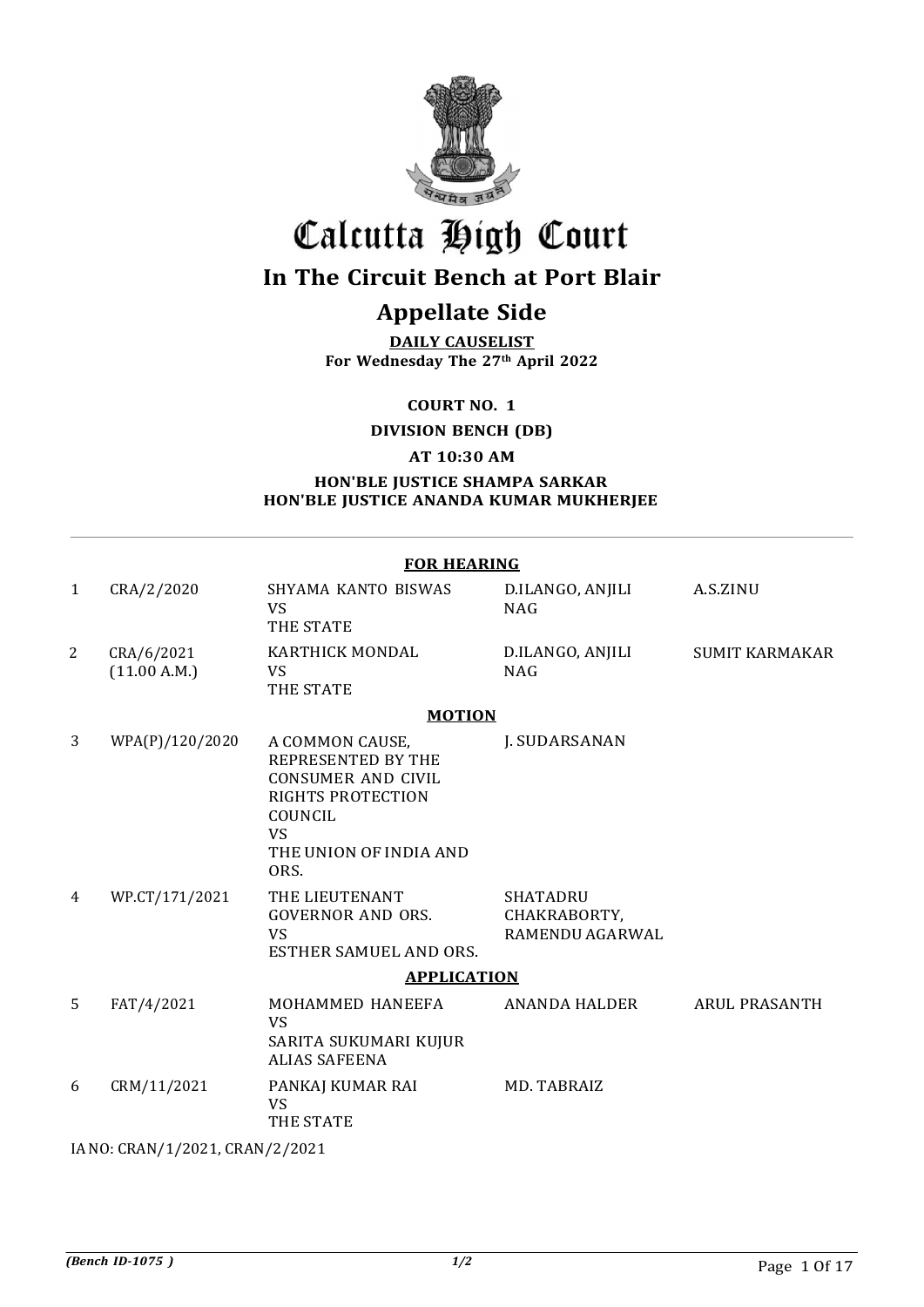| 7  | FAT/2/2022         | K. CHANDER SHAKER RAO<br><b>VS</b><br>D. DEVI                                                                         | R.P. GOBIND                               |                                                              |
|----|--------------------|-----------------------------------------------------------------------------------------------------------------------|-------------------------------------------|--------------------------------------------------------------|
|    | IA NO: CAN/1/2022  |                                                                                                                       |                                           |                                                              |
| 8  | MA/3/2022          | <b>ABDUL GAFFAR AND</b><br><b>OTHERS</b><br>VS<br>THE LIEUTENANT<br><b>GOVERNOR AND OTHERS</b>                        | ANJILI NAG, VISHAL<br><b>KUMAR BISWAS</b> | <b>SHATADRU</b><br>CHAKRABORTY,<br><b>RAMENDU</b><br>AGARWAL |
| 9  | CRA/3/2022         | SHYAM CHAND HALDER (IN<br>JAIL)<br><b>VS</b><br>THE STATE                                                             | $\mathbf R$                               | A.S.ZINU                                                     |
|    | IA NO: CRAN/1/2022 |                                                                                                                       |                                           |                                                              |
| 10 | CRA/4/2022         | ROHIN MAJHI (IN JAIL)<br><b>VS</b><br>THE STATE                                                                       | $\mathbf R$                               | A.S.ZINU                                                     |
|    | IA NO: CRAN/1/2022 |                                                                                                                       |                                           |                                                              |
| 11 | MA/4/2022          | <b>SUKH DEV SINGH AND</b><br><b>OTHERS</b><br>VS<br>THE LIEUTENANT<br><b>GOVERNOR AND OTHERS</b>                      | ANJILI NAG, VISHAL<br><b>KUMAR BISWAS</b> | <b>SHATADRU</b><br>CHAKRABORTY,<br><b>RAMENDU</b><br>AGARWAL |
| 12 | FMA/5/2022         | THE EXECUTIVE ENGINEER<br>VS<br>UTTAM KUMAR SHAH                                                                      | RAMENDU AGARWAL                           |                                                              |
| 13 | CRA/5/2022         | <b>TANKESHWAR DAS</b><br><b>VS</b><br>THE STATE                                                                       | $\mathbf R$                               | <b>SUMIT KARMAKAR</b>                                        |
|    | IA NO: CRAN/1/2022 |                                                                                                                       |                                           |                                                              |
| 14 | MA/8/2022          | <b>ISHTIAK ALI</b><br><b>VS</b><br>THE ASSISTANT<br>COMMISSIONER<br>(SETTLEMENT) AND ORS.<br><b>ORDER XLI RULE II</b> | <b>ANANDA HALDER</b>                      |                                                              |
| 15 | SAT/8/2021         | RANI BALA MISTRY AND                                                                                                  | K. VIJAY KUMAR                            |                                                              |
|    |                    | ANR.<br><b>VS</b><br>HAREKRISHNA MONDAL<br><b>AND OTHERS</b>                                                          |                                           |                                                              |
|    | IA NO: CAN/1/2022  |                                                                                                                       |                                           |                                                              |
|    |                    | <b>CONTEMPT APPLICATION</b>                                                                                           |                                           |                                                              |
| 16 | CPAN/11/2017       | A.JOHN<br>VS<br><b>MAHINDER ROY</b>                                                                                   | N.A.KHAN                                  |                                                              |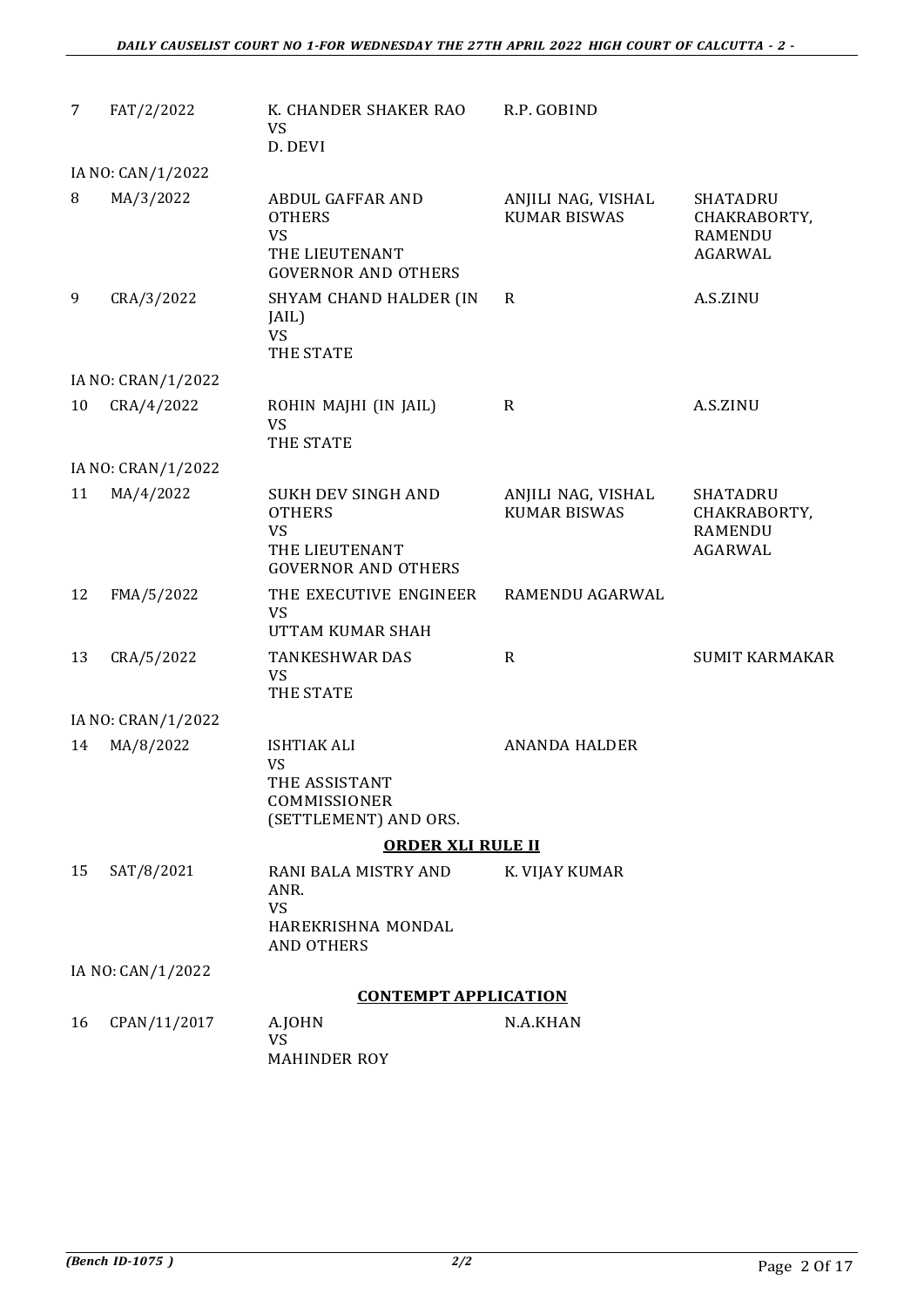

## Calcutta High Court

## In The Circuit Bench at Port Blair

### Appellate Side

DAILY CAUSELIST For Wednesday The 27th April 2022

COURT NO. 1

SINGLE BENCH (SB)

#### HON'BLE JUSTICE SHAMPA SARKAR

|              | <b>SPECIALLY FIXED MATTERS</b> |                                                                                                          |                        |                                                                     |  |
|--------------|--------------------------------|----------------------------------------------------------------------------------------------------------|------------------------|---------------------------------------------------------------------|--|
| $\mathbf{1}$ | AP/13/2021                     | MARINE SERVICES PVT.<br>LTD. AND ANR.<br><b>VS</b><br>THE HON'BLE LIEUTENANT<br><b>GOVERNOR AND ANR.</b> | MOHD. TABRAIZ          | <b>SHATADRU</b><br>CHAKRABORTY,<br><b>RAMENDU</b><br><b>AGARWAL</b> |  |
|              | IA NO: CAN/1/2022              |                                                                                                          |                        |                                                                     |  |
| 2            | AP/2/2022                      | <b>BAPI SAHA</b><br><b>VS</b><br>THE SUPERINTENDING<br>ENGINEER AND ANR.                                 | <b>TAPAN KUMAR DAS</b> |                                                                     |  |
| 3            | AP/3/2022                      | M/S RAVI REALCONS PVT.<br>LTD.<br><b>VS</b><br>THE CHIEF ENGINEER AND<br>ANR.                            | <b>TERENCE DCRUZ</b>   |                                                                     |  |
| 4            | AP/4/2022                      | M. MUTHARANAM @<br>MUTHURANAM<br><b>VS</b><br>M. RAMAMOORTHY                                             | <b>ANJILI NAG</b>      |                                                                     |  |
|              |                                | <b>SPECIALLY FIXED MOTION</b>                                                                            |                        |                                                                     |  |
| 5            | WPA/115/2022                   | ANAMIKA MONDAL<br><b>VS</b><br>THE SUPERINTENDING<br><b>ENGINEER AND ANR.</b>                            | <b>ANANDA HALDER</b>   | <b>SALIM MOHAMMED</b>                                               |  |
| 6            | WPA/117/2022                   | <b>SUSILA TOPPO</b><br><b>VS</b><br>THE SUPERINTENDING<br><b>ENGINEER AND ORS.</b>                       | <b>C.KALA DEVI</b>     | <b>SALIM MOHAMMED</b>                                               |  |
| 7            | WPA/118/2022                   | <b>SUBRATA ROY</b><br><b>VS</b><br>THE SUPERINTENDING<br>ENGINEER AND ORS.                               | C. KALA DEVI           | SALIM MOHAMMED                                                      |  |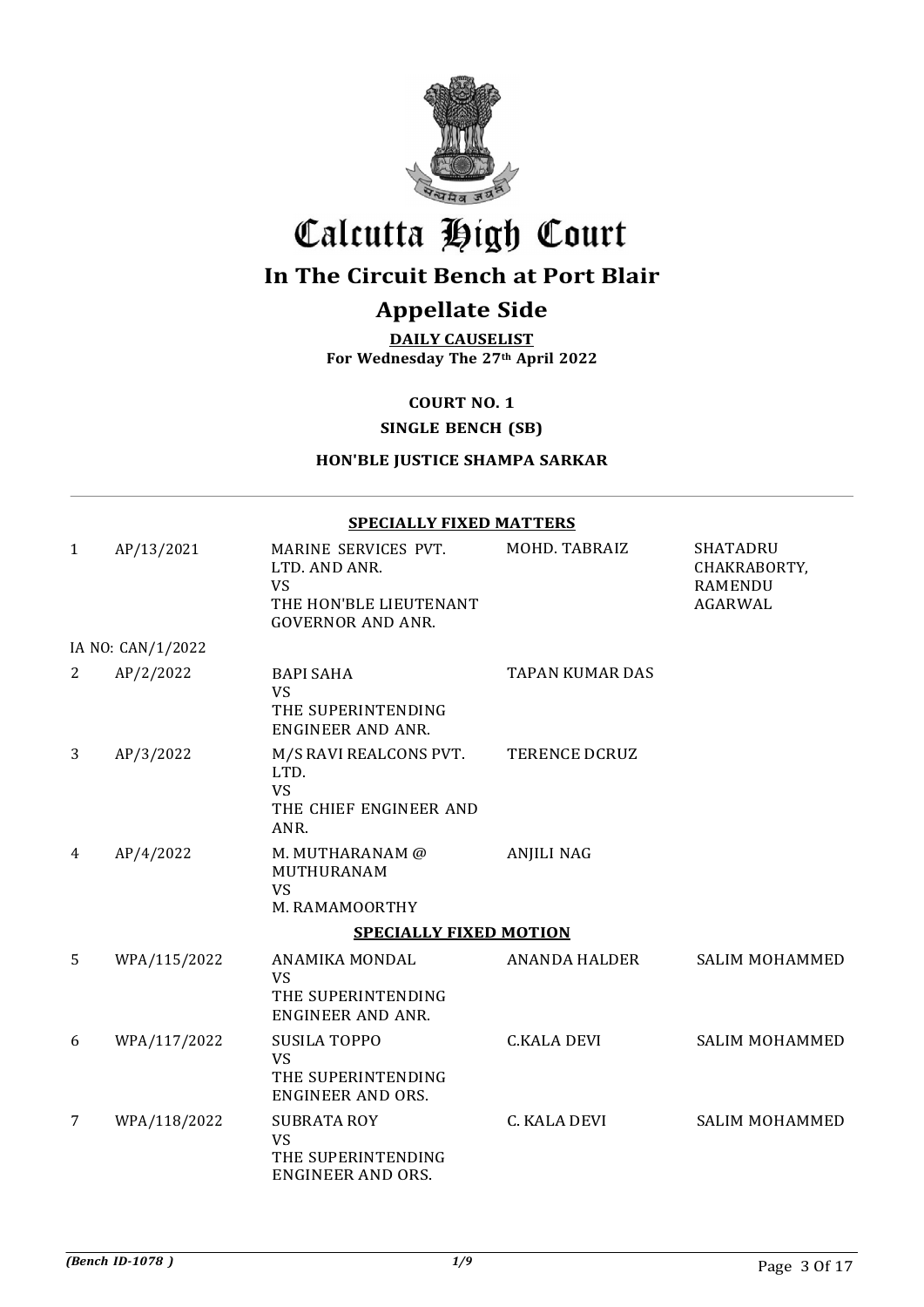| 8  | WPA/119/2022      | <b>NARESH MAZUMDAR</b><br>VS                                                            | <b>C.KALA DEVI</b>  | SALIM MOHAMMED        |
|----|-------------------|-----------------------------------------------------------------------------------------|---------------------|-----------------------|
|    |                   | THE SUPERINTENDING<br><b>ENGINEER AND ORS.</b>                                          |                     |                       |
| 9  | WPA/120/2022      | THARSIHILA KERKETTA<br><b>VS</b>                                                        | C. KALA DEVI        | SALIM MOHAMMED        |
|    |                   | THE SUPERINTENDING<br><b>ENGINEER AND ORS.</b>                                          |                     |                       |
| 10 | WPA/121/2022      | VINOD KUMAR TOPPO<br>VS<br>THE SUPERINTENDING<br><b>ENGINEER AND ORS.</b>               | C. KALA DEVI        | <b>SALIM MOHAMMED</b> |
| 11 | WPA/122/2022      | NEPAL MONDAL<br><b>VS</b><br>THE SUPERINTENDING                                         | SMTI. KALA DEVI     | SALIM MOHAMMED        |
| 12 | WPA/123/2022      | <b>ENGINEER</b><br><b>JOHNSON</b><br><b>VS</b><br>THE SUPERINTENDING<br><b>ENGINEER</b> | SMTI. KALA DEVI     | SALIM MOHAMMED        |
| 13 | WPA/124/2022      | <b>CHINNA BABU</b><br><b>VS</b><br>THE SUPERINTENDING<br><b>ENGINEER</b>                | SMTI. C. KALA DEVI  | SALIM MOHAMMED        |
| 14 | WPA/125/2022      | BHABASINDHU MONDAL<br><b>VS</b><br>THE SUPERINTENDING<br><b>ENGINEER AND ORS.</b>       | C. KALA DEVI        | SALIM MOHAMMED        |
| 15 | WPA/128/2022      | <b>JASINTA TIGGA</b><br>VS<br>THE SUPERINTENDING<br><b>ENGINEER AND ORS.</b>            | C. KALA DEVI        | SALIM MOHAMMED        |
| 16 | WPA/129/2022      | <b>SHIMA DAS</b><br>VS<br>THE SUPERINTENDING<br><b>ENGINEER AND ORS.</b>                | <b>C.KALA DEVI</b>  | <b>SALIM MOHAMMED</b> |
| 17 | WPA/135/2022      | C. BEULAH<br>VS<br>THE SUPERINTENDING<br><b>ENGINEER AND ANR.</b>                       | V.D. SIVA BALAN     | SALIM MOHAMMED        |
|    |                   | <b>APPLICATION</b>                                                                      |                     |                       |
| 18 | FMA/2/2022        | LAXMI NARAYAN<br><b>VS</b><br><b>HARBANS KAUR AND</b><br><b>OTHERS</b>                  | KMB JAYAPAL, G.MINI | ANJILI NAG            |
|    | IA NO: CAN/1/2022 |                                                                                         |                     |                       |
| 19 | FMA/3/2022        | LAXMI NARAYAN<br><b>VS</b><br>HARBANS KAUR AND<br><b>OTHERS</b>                         | KMB JAYAPAL, G.MINI | <b>ANJILI NAG</b>     |
|    | IA NO: CAN/1/2022 |                                                                                         |                     |                       |
|    |                   |                                                                                         |                     |                       |

#### **MOTION**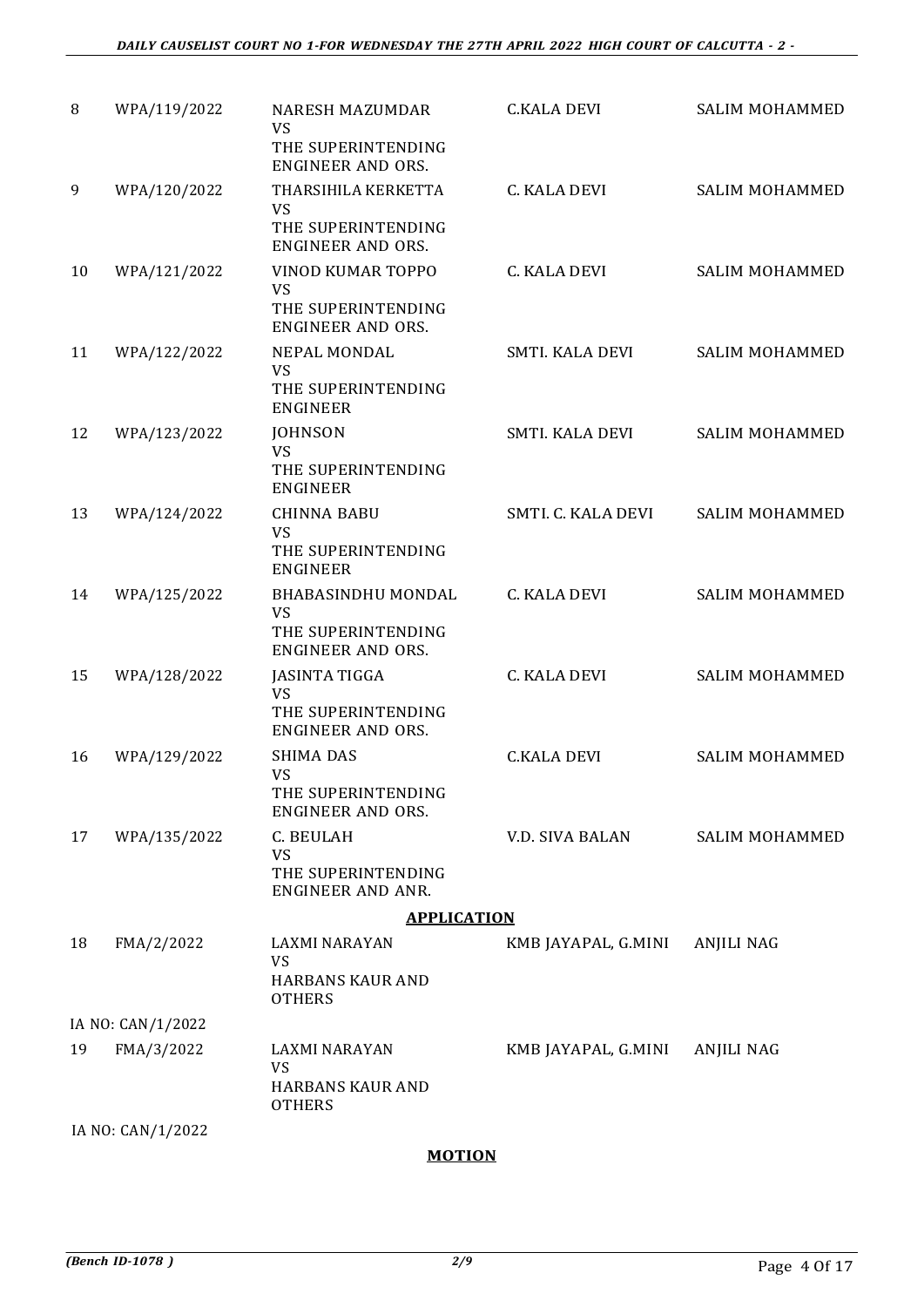*DAILY CAUSELIST COURT NO 1-FOR WEDNESDAY THE 27TH APRIL 2022 HIGH COURT OF CALCUTTA - 3 -*

| 20 | WPA/107/2022 | MOHD. SHAFI AND ORS.<br><b>VS</b><br>THE ANDAMAN AND<br>NICOBAR ADMINISTRATION<br>AND ORS.                                         | <b>V.D.SIVABALAN</b>    | SALIM MOHAMMED                                               |
|----|--------------|------------------------------------------------------------------------------------------------------------------------------------|-------------------------|--------------------------------------------------------------|
| 21 | WPA/89/2022  | MOHD. SHAFI AND 10 ORS.<br><b>VS</b><br>THE ANDAMAN AND<br>NICOBAR ADMINISTRATION<br>AND ORS.                                      | PARDESHIA MUNDA         |                                                              |
| 22 | WPA/106/2022 | <b>GEETA DEVI</b><br>VS<br>THE TEHSILDAR                                                                                           | PARDESHIA MUNDA         | SALIM MOHAMMED                                               |
| 23 | WPA/264/2021 | VINAY PAL SINGH<br><b>VS</b><br>THE LIEUTENANT<br><b>GOVERNOR AND OTHERS</b>                                                       | K.M.B. JAYAPAL          | <b>SHATADRU</b><br>CHAKRABORTY,<br><b>ANANDA HALDER</b>      |
| 24 | WPA/316/2021 | KANAI LALL SARKAR AND<br><b>ANOTHER</b><br><b>VS</b><br>THE UNION TERRITORY OF<br>ANDAMAN AND NICOBAR<br><b>ISLANDS AND OTHERS</b> | K.M.B. JAYAPAL          | SALIM MOHAMMED                                               |
| 25 | WPA/45/2022  | RAJESH CHADDA<br>VS<br>THE SUB REGISTRAR<br>(CAMPBELL BAY) AND ORS.                                                                | <b>S.N.TEENA HUDSON</b> | SALIM MOHAMMED                                               |
| 26 | WPA/69/2022  | VINITHA KUMARI<br><b>VS</b><br>THE LIEUTENANT<br><b>GOVERNOR AND ORS.</b>                                                          | K.M.B.JAYAPAL           | SALIM MOHAMMED,<br><b>ANANDA HALDER</b>                      |
| 27 | WPA/75/2022  | M/S HONEY BAR AND<br><b>RESTAURANT</b><br>VS<br>THE UNION TERRITORY OF<br>ANDAMAN AND NICOBAR<br><b>ISLAND AND ORS.</b>            | K.M.B. JAYAPAL          | <b>SHATADRU</b><br>CHAKRABORTY,<br><b>RAMENDU</b><br>AGARWAL |
| 28 | WPA/77/2022  | <b>MANTU MONDAL</b><br>VS<br>THE DEPUTY<br>COMMISSIONER                                                                            | <b>K.SABIR</b>          |                                                              |
| 29 | WPA/80/2022  | <b>PURNIMA</b><br>VS<br>THE ANDAMAN AND<br>NICOBAR ADMINISTRATION<br>AND ANR.                                                      | K.M.B. JAYAPAL          |                                                              |
| 30 | WPA/81/2022  | ROOFERS HOTELS LIMITED<br>AND ANR.<br><b>VS</b><br>THE DEPUTY<br>COMMISSIONERA AND ORS.                                            | <b>ANJILI NAG</b>       |                                                              |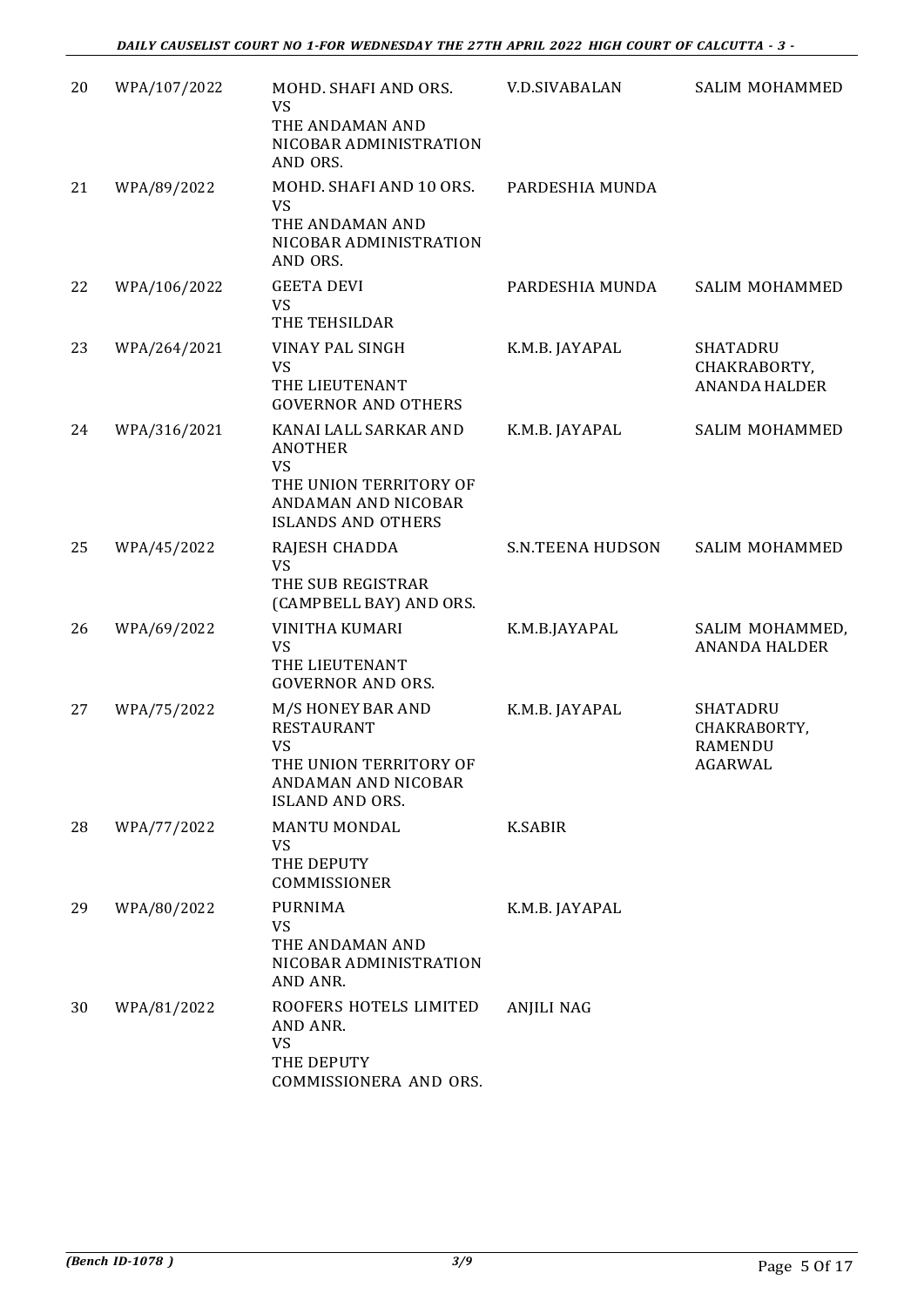| 31 | WPA/82/2022  | SASHIKALA<br>VS<br>THE ANDAMAN AND<br>NICOBAR ADMINISTRATION<br>AND ANR.                               | K.M.B.JAYAPAL                            |                                       |
|----|--------------|--------------------------------------------------------------------------------------------------------|------------------------------------------|---------------------------------------|
| 32 | WPA/83/2022  | K. SARAVANAN<br><b>VS</b><br>THE LIEUTENANT<br><b>GOVERNOR AND ORS.</b>                                | <b>ANJILI NAG</b>                        |                                       |
| 33 | WPA/84/2022  | <b>SULABHA KISHEN</b><br><b>VS</b><br>THE ANDAMAN AND<br>NICOBAR ADMINISTRATION<br>AND ANR.            | K.M.B. JAYAPAL                           |                                       |
| 34 | WPA/85/2022  | <b>VIKAS KISHEN</b><br>VS<br>THE ANDAMAN AND<br>NICOBAR ADMINISTRATION<br>AND ANR.                     | K.M.B. JAYAPAL                           |                                       |
| 35 | WPA/86/2022  | M/S HOTEL DREAM PALACE<br>AND ORS.<br>VS<br>THE CHIEF LABOUR<br>COMMISSIONER (CENTRAL)<br>AND ORS.     | <b>RAKESH KUMAR</b>                      |                                       |
| 36 | WPA/87/2022  | <b>KHAGAN SIKDER</b><br>VS<br>THE LIEUTENANT<br><b>GOVERNOR AND ORS.</b>                               | PROHIT MOHAN LAL                         |                                       |
| 37 | WPA/104/2022 | A. PRIYADHARSHAN ALIAS<br><b>DARSAN</b><br>VS<br>THE ANDAMAN AND<br>NICOBAR ADMINISTRATION<br>AND ORS. | K.M.B. JAYAPAL                           |                                       |
| 38 | WPA/105/2022 | C. ARMUGAM<br>VS<br>THE ANDAMAN AND<br>NICOBAR ADMINISTRATION<br>AND ORS.                              | K.M.B. JAYAPAL                           |                                       |
| 39 | WPA/110/2022 | S. BALARAMAN<br>VS<br>THE ANDAMAN AND<br>NICOBAR ADMINISTRATION<br>AND ANR.                            | K.M.B. JAYAPAL                           |                                       |
| 40 | WPA/111/2022 | RAJA BHAGWAN DAS<br><b>KAPOOR</b><br>VS<br>THE ANDAMAN AND<br>NICOBAR ADMINISTRATION<br>AND ANR.       | K.M.B. JAYAPAL                           |                                       |
| 41 | WPA/113/2022 | ANITA MONDALAND ANR.<br><b>VS</b><br>THE LIEUTENANT<br><b>GOVERNOR AND ORS.</b>                        | MAHESHWAR LALL,<br><b>VEEDUR NARAYAN</b> | <b>SHATADRU</b><br><b>CHAKRABORTY</b> |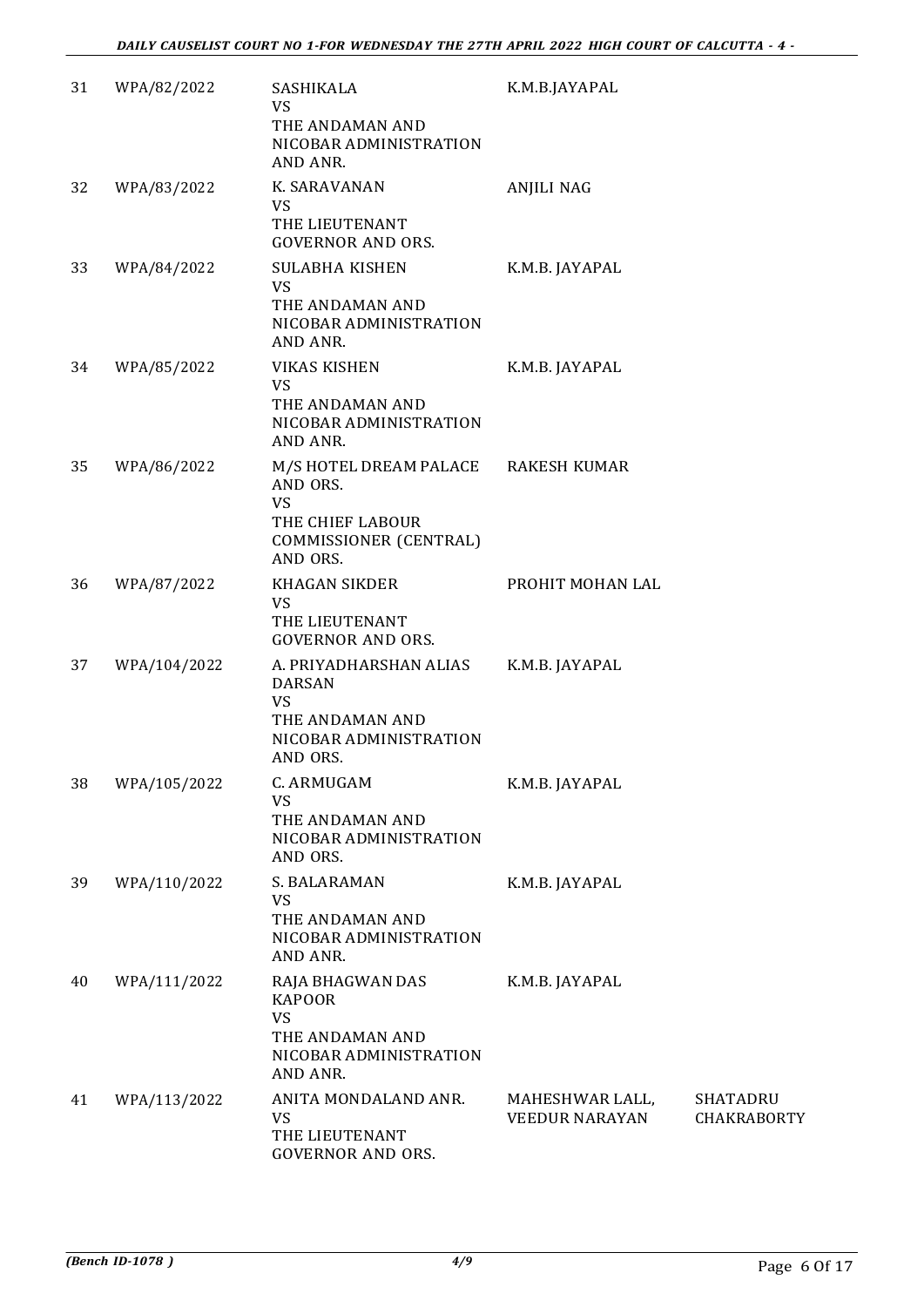| 42 | WPA/114/2022 | PURNIMA RANI DAS<br>VS<br>THE PRADHAN                                                                 | <b>GOPALA BINNU</b><br><b>KUMAR</b> |                                    |
|----|--------------|-------------------------------------------------------------------------------------------------------|-------------------------------------|------------------------------------|
| 43 | WPA/116/2022 | P.K. MADHAVAN<br><b>VS</b><br>ANDAMAN AND NICOBAR<br>STATE COOPERATIVE BANK<br>LIMITED AND ANR.       | <b>GOPALA BINNU</b><br><b>KUMAR</b> | ALISHAM<br><b>VENKATESH</b>        |
| 44 | WPA/126/2022 | DHANALAXMI<br><b>VS</b><br>THE ANDAMAN AND<br>NICOBAR ADMINISTRATION<br>AND ORS.                      | K.M.B.JAYAPAL                       |                                    |
| 45 | WPA/127/2022 | P.VENKATESHWAR RAO<br><b>VS</b><br>ANDAMAN AND NICOBAR<br><b>ADMINISTRATION AND</b><br>ORS.           | K.VIJAY KUMAR                       |                                    |
| 46 | WPA/130/2022 | SUDESH SINGH AND ANR.<br><b>VS</b><br>THE LIEUTENANT<br><b>GOVERNOR AND ORS.</b>                      | <b>ANJILI NAG</b>                   |                                    |
| 47 | WPA/131/2022 | <b>ABDUL LAISH</b><br><b>VS</b><br>ANDAMAN AND NICOBAR<br>STATE COOPERATIVE BANK<br>LIMITED AND ANR.  | <b>GOPALA BINNU</b><br><b>KUMAR</b> | <b>ALISHAM</b><br><b>VENKATESH</b> |
| 48 | WPA/132/2022 | ANNAMMA JOHN<br><b>VS</b><br>ANDAMAN AND NICOBAR<br>STATE COOPERATIVE BANK<br><b>LIMITED AND ANR.</b> | <b>GOPALA BINNU</b><br><b>KUMAR</b> | <b>ALISHAM</b><br><b>VENKATESH</b> |
| 49 | WPA/133/2022 | <b>RAJESH PAUL</b><br><b>VS</b><br>THE SUPERINTENDING<br><b>ENGINEER</b>                              | <b>GOPALA BINNU</b><br><b>KUMAR</b> |                                    |
| 50 | WPA/134/2022 | M. CHANDRAN<br><b>VS</b><br>THE ANDAMAN AND<br>NICOBAR ADMINISTRATION<br>AND ORS.                     | G.MINI                              |                                    |
| 51 | WPA/136/2022 | M/S ISLAND SPORTS<br><b>EMPORIUM</b><br><b>VS</b><br>THE ASSISTANT<br>COMMISSIONER                    | <b>K.SABIR</b>                      |                                    |
| 52 | WPA/137/2022 | S.M. FIRDOUS ALI<br><b>VS</b><br>THE ANDAMAN AND<br>NICOBAR ADMINISTRATION<br>AND ORS.                | K.M.B.JAYAPAL                       |                                    |
| 53 | WPA/138/2022 | D. PALPANDI<br><b>VS</b><br>THE SUPERINTENDING<br>ENGINEER AND ANR.                                   | <b>V.D.SIVA BALAN</b>               |                                    |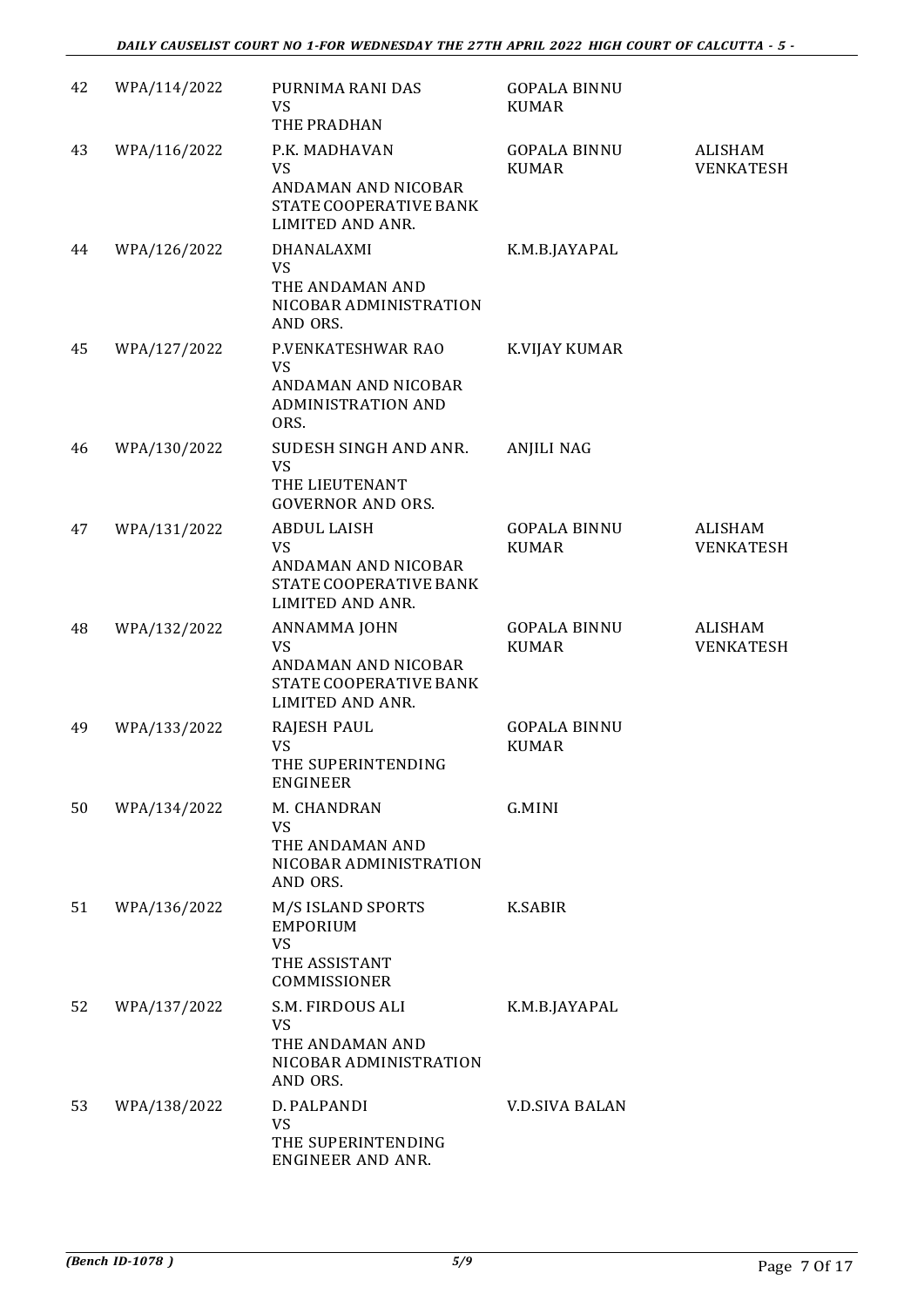| 54 | WPA/139/2022      | STEEPHEN RAJ<br>VS<br>THE HONORABLE<br><b>CALCUTTA HIGH COURT</b><br>AND ORS.                            | <b>GOPALA BINNU</b><br><b>KUMAR</b>                |                                                                     |
|----|-------------------|----------------------------------------------------------------------------------------------------------|----------------------------------------------------|---------------------------------------------------------------------|
|    |                   | <b>FOR ORDERS</b>                                                                                        |                                                    |                                                                     |
| 55 | WPA/92/2021       | SHABAB ALI AND ORS.<br><b>VS</b><br>THE LIEUTENANT<br><b>GOVERNOR AND ORS.</b>                           | <b>ANANDA HALDER</b>                               | ARUL PRASANTH,<br>K.M.B.JAYAPAL                                     |
|    | wt56 WPA/313/2018 | SHOBA SINGH<br><b>VS</b><br>THE ANDAMAN AND                                                              | K.M.B.JAYAPAL                                      |                                                                     |
|    |                   | NICOBAR ADMINISTRATION<br>AND ORS.                                                                       |                                                    |                                                                     |
| 57 | WPA/192/2021      | <b>CENTRE OF INDIAN TRADE</b><br><b>UNIONS</b><br>VS<br>THE LIEUTENANT<br><b>GOVERNOR AND ORS.</b>       | <b>G.BINNU KUMAR</b>                               | <b>SHATADRU</b><br>CHAKRABORTY,<br><b>RAMENDU</b><br><b>AGARWAL</b> |
|    |                   | <b>FOR HEARING</b>                                                                                       |                                                    |                                                                     |
| 58 | WPA/159/2014      | A.ZAHEED<br><b>VS</b><br>THE ANDAMAN AND<br>NICOBAR ADMINISTRATION<br>AND ORS.                           | K.M.B.JAYAPAL,<br>G.MINI                           | ARUL PRASANTH                                                       |
| 59 | WPA/9/2018        | P.SUNDARA RAO<br><b>VS</b><br>THE LIEUTENANT<br><b>GOVERNOR AND ORS.</b>                                 | <b>GOPALA BINNU</b><br><b>KUMAR</b>                | <b>SHATADRU</b><br>CHAKRABORTY,<br><b>RAMENDU</b><br><b>AGARWAL</b> |
| 60 | WPA/236/2018      | <b>EXECUTIVE ENGINEER,</b><br>CONSTRUCTION DIVISION-<br>II, APWD<br><b>VS</b><br>S. PRABHAKARAN AND ORS. | <b>SHATADRU</b><br>CHAKRABORTY,<br>RAMENDU AGARWAL | <b>GOPALA BINNU</b><br><b>KUMAR</b>                                 |
| 61 | WPA/173/2019      | <b>SHRI BIRSA KINDO</b><br>VS<br>THE DIVISIONAL FOREST<br>OFFICER, MAYABUNDER                            | <b>GOPALA BINU KUMAR</b>                           | <b>SHATADRU</b><br>CHAKRABORTY,<br><b>RAMENDU</b><br><b>AGARWAL</b> |
| 62 | WPA/206/2019      | SUDEEP RAI SHARMA<br><b>VS</b><br>THE UNION OF INDIA AND<br>ORS.                                         | <b>GOPALA BINU KUMAR</b>                           | S.GANGULY                                                           |
| 63 | WPA/209/2019      | R. KAUSHALYA AND ORS.<br>VS<br>THE UNION OF INDIA AND<br>ORS.                                            | ANJILI NAG, SHIPRA<br>MANDAL                       | MOHD. TABRAIZ                                                       |
| 64 | WPA/238/2019      | SMTI. PRIYA MINJ<br>VS<br>THE ANDAMAN AND<br>NICOBAR ADMINISTRATION<br>AND ANR.                          | K. M. B. JAYAPAL                                   | <b>VIKAS TEWARY</b>                                                 |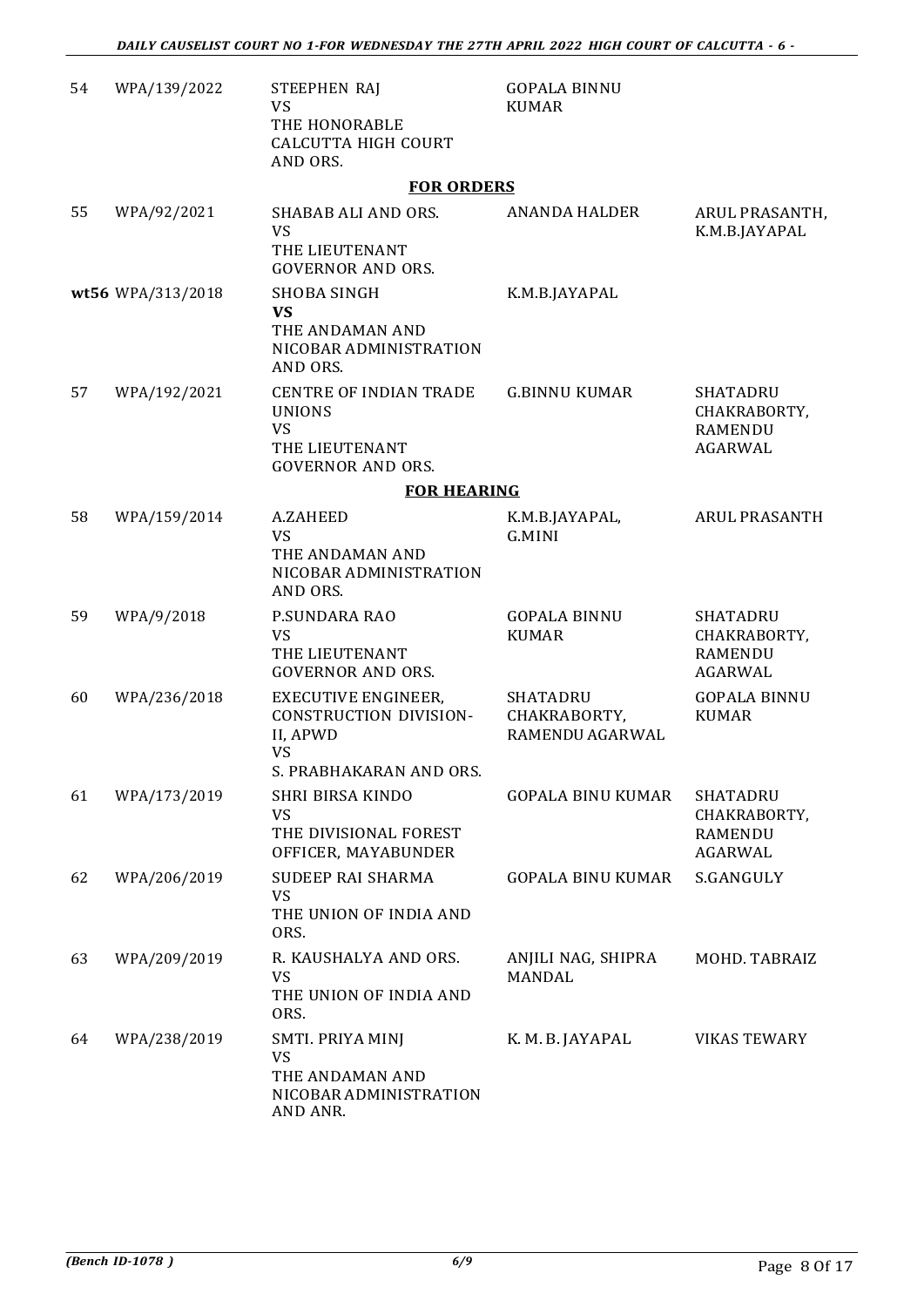| 65 | WPA/241/2019 | THE EXECUTIVE ENGINEER<br><b>NORTH ANDAMAN</b><br>CONSTRUCTION DIVISION<br>(NACD)<br>VS<br>SMTI. REKHA NAIR AND                            | <b>SHATADRU</b><br>CHAKRABORTY,<br>RAMENDU AGARWAL | <b>GOPALA BINNU</b><br><b>KUMAR</b>   |
|----|--------------|--------------------------------------------------------------------------------------------------------------------------------------------|----------------------------------------------------|---------------------------------------|
| 66 | WPA/243/2019 | ORS.<br><b>KARTICK AND ORS.</b><br>VS<br>THE LIEUTENANT                                                                                    | ANJILI NAG, SHIPRA<br>MANDAL                       | RAMENDU<br>AGARWAL                    |
| 67 | WPA/246/2019 | <b>GOVERNOR AND ORS.</b><br><b>A.SUNDAR</b><br><b>VS</b><br>THE HONBLE LIEUTENANT<br><b>GOVERNOR AND ORS.</b>                              | <b>GOPALA BINNU</b><br><b>KUMAR</b>                | <b>SHATADRU</b><br><b>CHAKRABORTY</b> |
| 68 | WPA/289/2019 | YOHANNAN SAJEEVAN AND<br>ANR.<br>VS<br>ANDAMAN AND NICOBR<br><b>ADMINISTRATION</b>                                                         | DEEP CHAIM KABIR,<br><b>AJIT PRASAD</b>            |                                       |
| 69 | WPA/329/2019 | TOURIST WORKERS UNION<br>AND ANR.<br><b>VS</b><br>THE ANDAMAN AND                                                                          | <b>GOPALA BINNU</b><br><b>KUMAR</b>                | V.TIWARI, ANJILI<br><b>NAG</b>        |
|    |              | NICOBAR ADMINISTRATION<br>AND ORS.                                                                                                         |                                                    |                                       |
| 70 | WPA/34/2020  | SMTI. REBA MONDAL<br><b>VS</b><br>THE UNION OF INDIA AND<br>ORS.                                                                           | <b>ANANDA HALDER</b>                               | <b>RAMENDU</b><br>AGARWAL             |
| 71 | WPA/52/2020  | P.KANNAN<br><b>VS</b><br>THE UNION OF INDIA AND<br>ORS.                                                                                    | K.M.B.JAYAPAL                                      | <b>AJAY KUMAR</b><br><b>MANDAL</b>    |
| 72 | WPA/54/2020  | <b>KISHEN RAM</b><br>VS<br>THE LIEUTENANT<br><b>GOVERNOR AND ORS.</b>                                                                      | G. MINI AND K.M.B.<br><b>JAYAPAL</b>               | <b>SHATADRU</b><br><b>CHAKRABORTY</b> |
| 73 | WPA/90/2020  | S. SHANMUGANATHAN<br>VS<br>ANDAMAN NICOBAR<br><b>ISLANDS INTEGRATED</b><br>DEVELOPMENT<br><b>CORPORATION LIMITED</b><br>(ANIIDCO) AND ANR. | <b>GOPALA BINU KUMAR</b>                           | <b>ANJILI NAG</b>                     |
| 74 | WPA/91/2020  | Miss Saruna Niza<br>VS<br>Andaman Nicobar Islands<br><b>Integrated Development</b><br><b>Corporation Limited</b><br>(ANIIDCO)              | Gopala Binu Kumar                                  | Mrs. Anjali Nag                       |
| 75 | WPA/94/2020  | JOHN EKKA AND ORS.<br>VS<br>THE UNION OF INDIA AND<br>ORS.                                                                                 | <b>GOPALA BINNU</b><br><b>KUMAR</b>                | <b>SHATADRU</b><br>CHAKRABORTY        |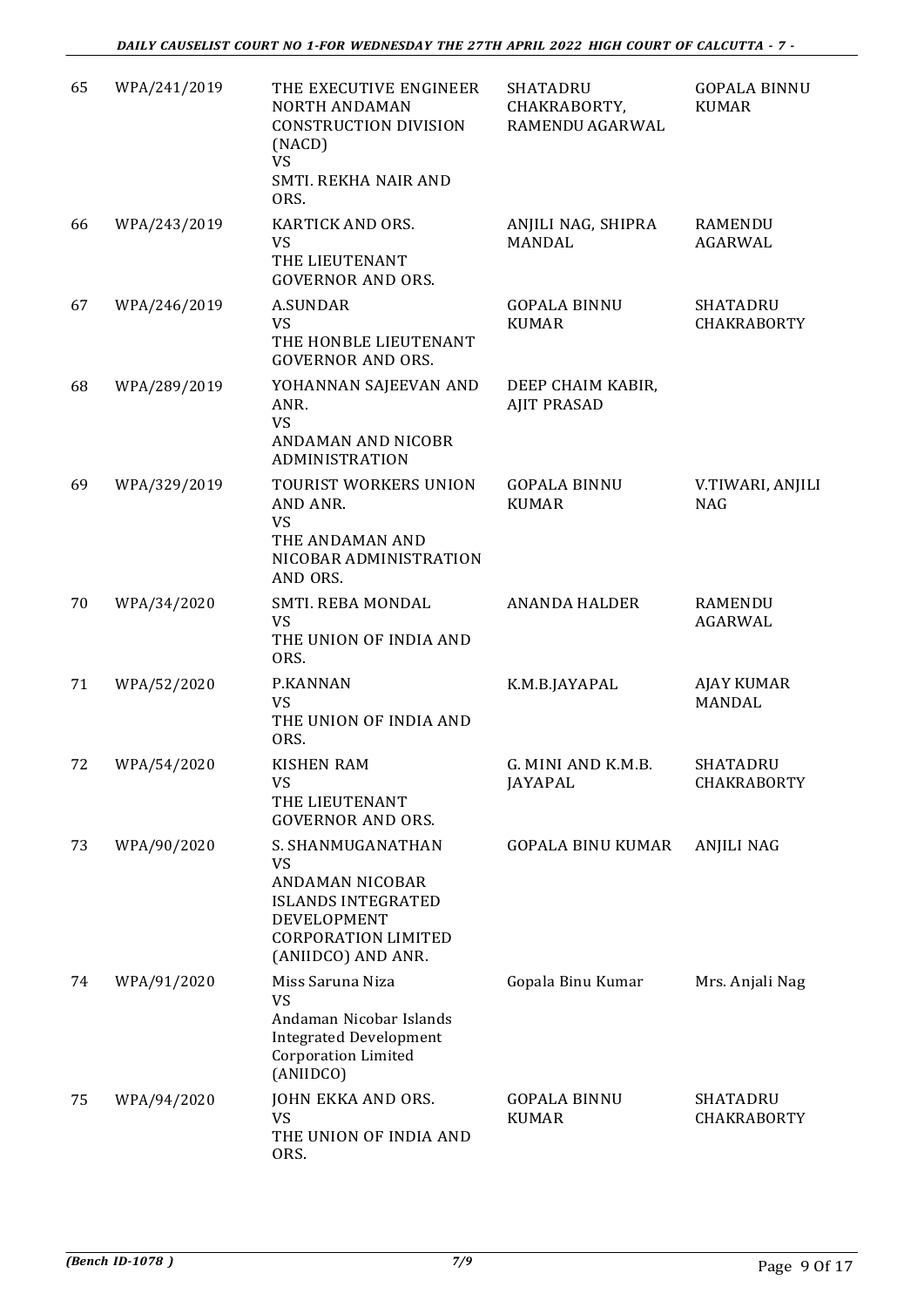| 76 | WPA/95/2020       | <b>ANITA XESS</b><br>VS<br>THE UNION OF INDIA AND<br>ORS.                                  | <b>GOPALA BINNU</b><br><b>KUMAR</b>  | <b>SHATADRU</b><br><b>CHAKRABORTY</b> |
|----|-------------------|--------------------------------------------------------------------------------------------|--------------------------------------|---------------------------------------|
| 77 | WPA/96/2020       | P.VAIKUNTA RAO<br><b>VS</b><br>THE UNION OF INDIA AND<br>ORS.                              | <b>GOPALA BINNU</b><br><b>KUMAR</b>  | <b>SHATADRU</b><br><b>CHAKRABORTY</b> |
| 78 | WPA/97/2020       | P.YADAVA RAO<br><b>VS</b><br>THE UNION OF INDIA AND<br>ORS.                                | <b>GOPALA BINNU</b><br><b>KUMAR</b>  | <b>SHATADRU</b><br><b>CHAKRABORTY</b> |
| 79 | WPA/102/2020      | <b>SHRI. AKSHAY PANT</b><br>VS<br>THE UNION OF INDIA AND<br>ORS.                           | G. MINI AND K.M.B.<br><b>JAYAPAL</b> | M.P.KAMARAJ                           |
| 80 | WPA/105/2020      | PREM KISHEN<br><b>VS</b><br>THE ANDAMAN AND<br>NICOBAR ADMINISTRATION<br>AND ORS.          | K.M.B.JAYAPAL,<br>G.MINI             | RAMENDU<br><b>AGARWAL</b>             |
|    | wt81 WPA/103/2020 | <b>HARISH KISHEN</b><br><b>VS</b><br>THE ANDAMAN AND<br>NICOBAR ADMINISTRATION<br>AND ORS. | K.M.B.JAYAPAL,<br>G.MINI             | <b>RAMENDU</b><br>AGARWAL             |
|    | wt82 WPA/104/2020 | <b>RAM KISHEN</b><br><b>VS</b><br>THE ANDAMAN AND<br>NICOBAR ADMINISTRATION<br>AND ORS.    | K.M.B.JAYAPAL,<br>G.MINI             | <b>RAMENDU</b><br>AGARWAL             |
|    | wt83 WPA/106/2020 | PERNITA DEVI<br><b>VS</b><br>THE ANDAMAN AND<br>NICOBAR ADMINISTRATION<br>AND ORS.         | K.M.B.JAYAPAL,<br>G.MINI             | RAMENDU<br>AGARWAL                    |
|    | wt84 WPA/70/2021  | HAR JEEVAN RAM<br><b>VS</b><br>THE LIEUTENANT<br><b>GOVERNOR AND ORS.</b>                  | K.M.B.JAYAPAL                        | <b>RAMENDU</b><br>AGARWAL             |
|    | wt85 WPA/71/2021  | PREM KISHEN<br>VS<br>THE ANDAMAN AND<br>NICOBAR ADMINISTRATION<br>AND ORS.                 | K.M.B.JAYAPAL                        | <b>RAMENDU</b><br>AGARWAL             |
|    | wt86 WPA/72/2021  | <b>HARISH KISHEN</b><br><b>VS</b><br>THE ANDAMAN AND<br>NICOBAR ADMINISTRATION<br>AND ORS. | K.M.B. JAYAPAL                       | RAMENDU<br>AGARWAL                    |
| 87 | WPA/107/2020      | THE EXECUTIVE ENGINEER<br>VS<br>S.MANOHARI AND ORS.                                        | V.TIWARI                             | <b>G.BINNU KUMAR</b>                  |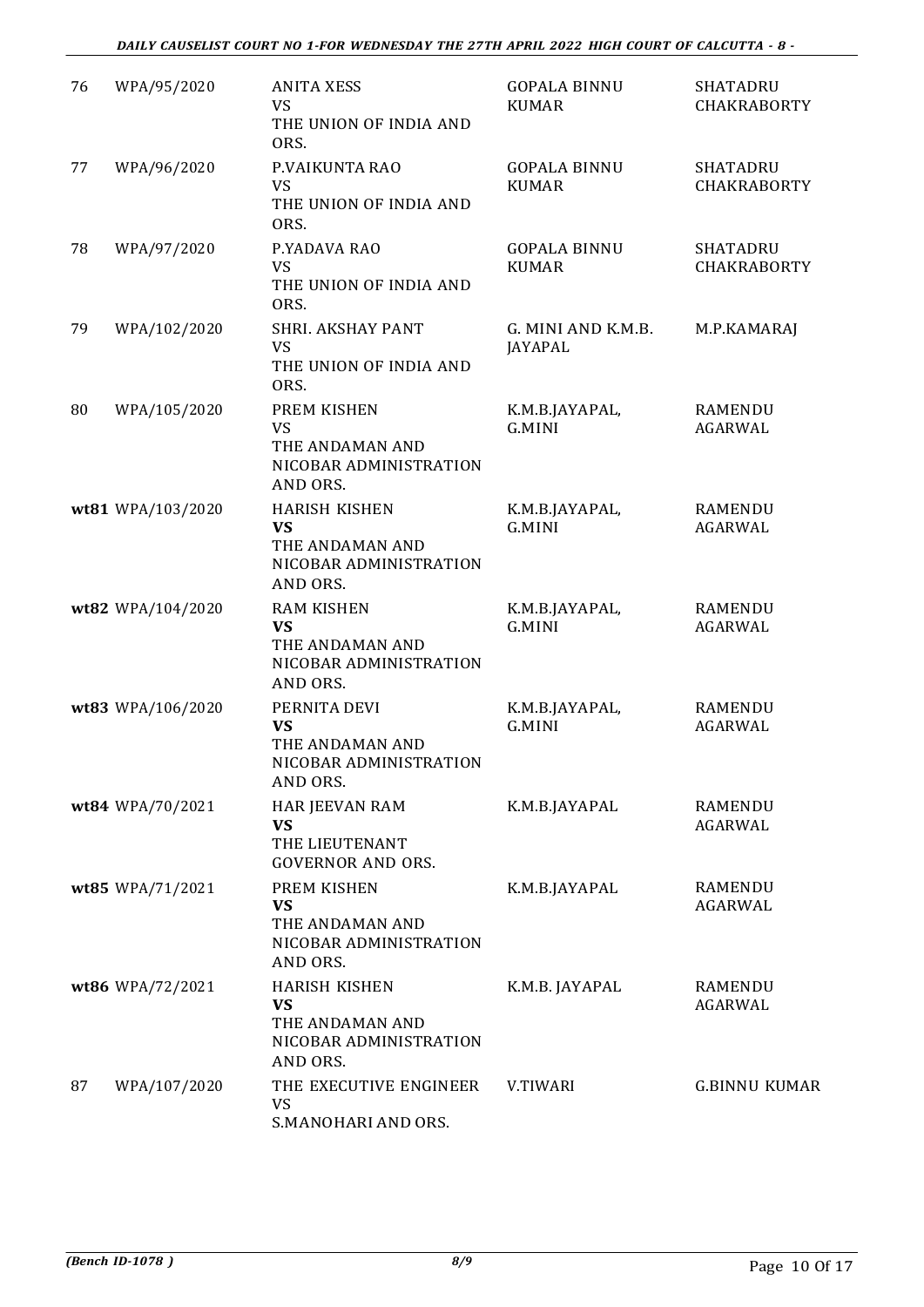|    | wt88 WPA/117/2020 | S.MANOHARI AND ORS.<br><b>VS</b><br>THE EXECUTIVE<br>ENGINEER, PORT BLAIR<br>NORTH DIVISION, APWD | GOPALA BINNU<br><b>KUMAR</b>        | V.TIWARI                       |
|----|-------------------|---------------------------------------------------------------------------------------------------|-------------------------------------|--------------------------------|
| 89 | WPA/109/2020      | SASI KALA<br>VS.<br>THE UNION OF INDIA AND<br>ORS.                                                | K.M.B.JAYAPAL,<br>G.MINI            | <b>RAMENDU</b><br>AGARWAL      |
|    | wt90 WPA/110/2020 | <b>KHATHIJA</b><br><b>VS</b><br>THE UNION OF INDIA AND<br>ORS.                                    | K.M.B.JAYAPAL                       | <b>RAMENDU</b><br>AGARWAL      |
| 91 | WPA/2/2021        | <b>S.RAVINDRAN</b><br>VS<br>THE ADMINISTRATOR AND<br>ORS.                                         | ANJILI NAG, SHIPRA<br><b>MANDAL</b> | SHATADRU<br><b>CHAKRABORTY</b> |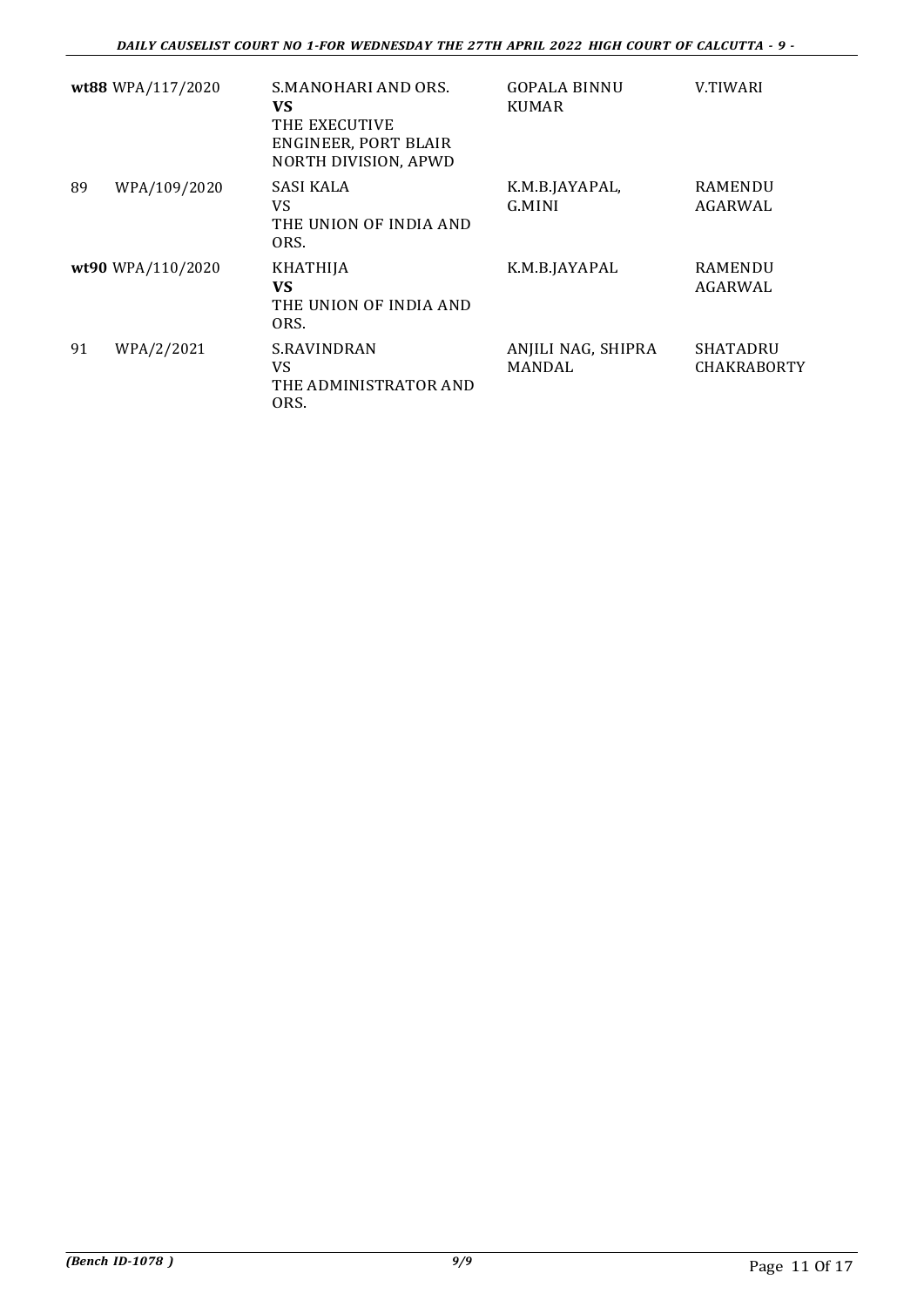

# Calcutta High Court

### In The Circuit Bench at Port Blair

## Appellate Side

DAILY CAUSELIST For Wednesday The 27th April 2022

COURT NO. 2

#### SINGLE BENCH (SB)

#### HON'BLE JUSTICE ANANDA KUMAR MUKHERJEE

|                    | <b>SPECIALLY FIXED HEARING</b> |                                                                                        |                                       |                                                     |  |  |
|--------------------|--------------------------------|----------------------------------------------------------------------------------------|---------------------------------------|-----------------------------------------------------|--|--|
| $\mathbf{1}$       | WPA/252/2021                   | M/S SREEHRI FABRICATOR<br><b>AND ANR</b><br><b>VS</b><br>UNION OF INDIA AND ORS.       | <b>ABIR LAL</b><br><b>CHAKRAVORTI</b> | <b>SHATADRU</b><br><b>CHAKRABORTY</b>               |  |  |
|                    |                                | <b>MOTION</b>                                                                          |                                       |                                                     |  |  |
| 2                  | CO/14/2021                     | <b>BALBIR SINGH AND</b><br><b>ANOTHER</b><br><b>VS</b><br><b>GYAN SINGH AND ORS.</b>   | <b>ANJILI NAG</b>                     | K.M.B.JAYAPAL                                       |  |  |
| 3                  | CRR/3/2022                     | M/S ADMIRAL MARINE<br>SERVICE PVT. LTD. AND<br><b>OTHERS</b><br><b>VS</b><br>THE STATE | <b>DOLLY SARKAR</b>                   |                                                     |  |  |
| 4                  | CO/7/2022                      | <b>JAYA CHANDRAN</b><br><b>VS</b><br>P. RENU                                           | <b>ANJILI NAG</b>                     |                                                     |  |  |
| 5                  | CO/8/2022                      | <b>NAGESH RAM</b><br><b>VS</b><br>RAM MOORTHY AND 38<br><b>OTHERS</b>                  | K.M.B. JAYAPAL                        |                                                     |  |  |
| <b>APPLICATION</b> |                                |                                                                                        |                                       |                                                     |  |  |
| 6                  | FMAT/3/2021                    | <b>AMIYO ROY</b><br>VS<br>THE DIRECTOR AND<br><b>ANOTHER</b>                           | <b>ANJILI NAG</b>                     | <b>RAMENDU</b><br>AGARWAL, LOKESH<br><b>CHEZIAN</b> |  |  |
| IA NO: CAN/1/2021  |                                |                                                                                        |                                       |                                                     |  |  |

#### CONTEMPT APPLICATION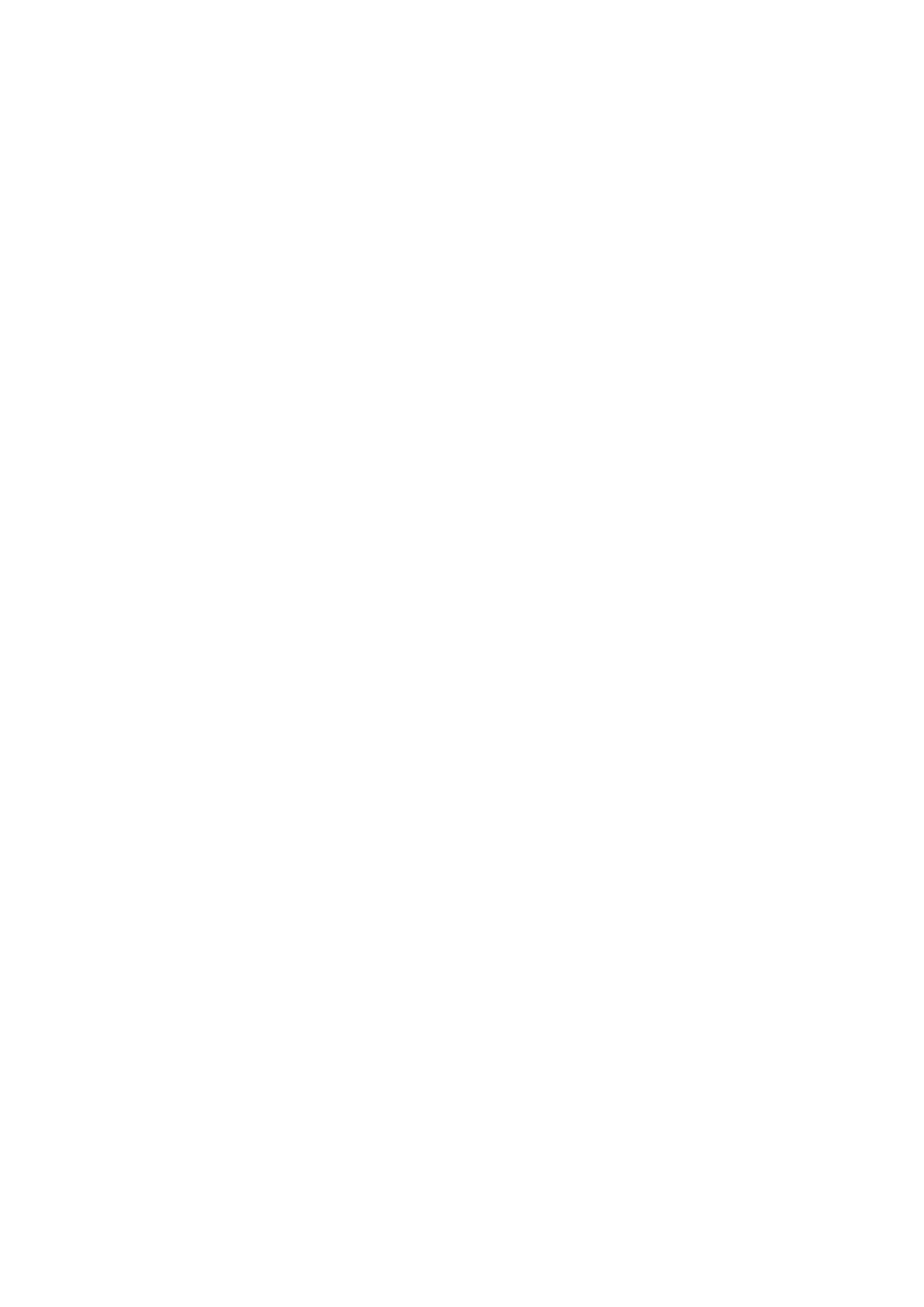| 7  | CPAN/5/2022                  | <b>KADEEJA BIBI</b><br><b>VS</b>                                                        | K.M.B.JAYAPAL                                           |                                                 |
|----|------------------------------|-----------------------------------------------------------------------------------------|---------------------------------------------------------|-------------------------------------------------|
|    |                              | ANJALI SEHRAWAT, DEPUTY<br>COMMISSIONER                                                 |                                                         |                                                 |
|    |                              | <b>FOR HEARING</b>                                                                      |                                                         |                                                 |
| 8  | CRA/6/2018                   | THE STATE<br><b>VS</b><br><b>SANDIP KUMAR</b>                                           | <b>SUMIT KARMAKAR</b>                                   | <b>GOPALA BINNU</b><br><b>KUMAR</b>             |
| 9  | IA NO. CRAN/1/2022 THE STATE | Vs                                                                                      | RAKESH PAL GOBIND                                       |                                                 |
|    |                              | HARISH KUMAR AND ANR.                                                                   |                                                         |                                                 |
|    | In CRR/12/2018               |                                                                                         |                                                         |                                                 |
| 10 | FMAT/3/2019                  | SABITA DEVI AND ORS.<br>VS<br>THE MANAGER AND ANR.                                      | K.M.B.JAYAPAL,<br><b>G.MINI</b>                         | ARUL PRASANTH,<br><b>ANITHA HEGDE</b>           |
| 11 | SA/7/2019                    | <b>SUKHODA ROY</b><br><b>VS</b><br>ANWESHA SARKAR AND<br>ANR.                           | AJAY KUMAR<br><b>MANDAL</b>                             | K.M.B.JAYAPAL,<br>G.MINI                        |
| 12 | CRA/12/2019                  | PRADEEP HALDER<br><b>VS</b><br>THE STATE                                                | D. ILANGO AND R.<br><b>PRADEEP</b>                      | A.S.ZINU                                        |
| 13 | CRR/28/2019                  | K.D.UNNITHAN<br>VS<br>THE STATE                                                         | <b>ANIL KUMAR</b><br>CHAKRABORTHY                       | <b>SUMIT KARMAKAR</b>                           |
| 14 | WPA/219/2019                 | SMTI. JAI LAKSHMI<br><b>VS</b><br>THE ANDAMAN AND<br>NICOBAR ADMINISTRATION<br>AND ORS. | G. MINI AND<br>K.M.B.JAYAPAL                            | <b>SHATADRU</b><br>CHAKRABORTY                  |
| 15 | WPA/226/2019                 | <b>ANDAMAN TIMBER</b><br><b>INDUSTRIES LIMITED</b><br><b>VS</b><br>THE CHIEF SECRETARY  | K.M.B.JAYAPAL,<br>G.MINI                                | <b>VIKAS TEWARY</b>                             |
| 16 | WPA/227/2019                 | AND ORS.<br>A.MURUGESAN AND ORS.<br>VS<br>THE UNION OF INDIA AND<br>ORS.                | RAKESH PAL GOBIND,<br>S.C.MISHRA,<br><b>A.VENKATESH</b> | TULSI LALL,<br>TASNEEM,<br><b>V.D.SIVABALAN</b> |
|    | wt17 WPA/152/2019            | ALOK KUMAR DAS AND<br>ORS.<br><b>VS</b><br>THE UNION OF INDIA AND<br>ORS.               | RAKESH PAL GOBIND,<br>S.C.MISHRA                        | TULSI LALL,<br>TASNEEM,<br><b>V.D.SIVABALAN</b> |
| 18 | WPA/237/2019                 | SHRI. S. M. MUSTAFA<br>VS<br>THE ANDAMAN AND<br>NICOBAR ADMINISTRATION<br>AND ORS.      | G.MINI AND K.M.B.<br><b>JAYAPAL</b>                     | <b>SHATADRU</b><br><b>CHAKRABORTY</b>           |
| 19 | WPA/248/2019                 | A.SUNDAR<br>VS<br>THE HONBLE LIEUTENANT<br><b>GOVERNOR AND ORS.</b>                     | <b>GOPALA BINNU</b><br><b>KUMAR</b>                     | <b>SHATADRU</b><br><b>CHAKRABORTY</b>           |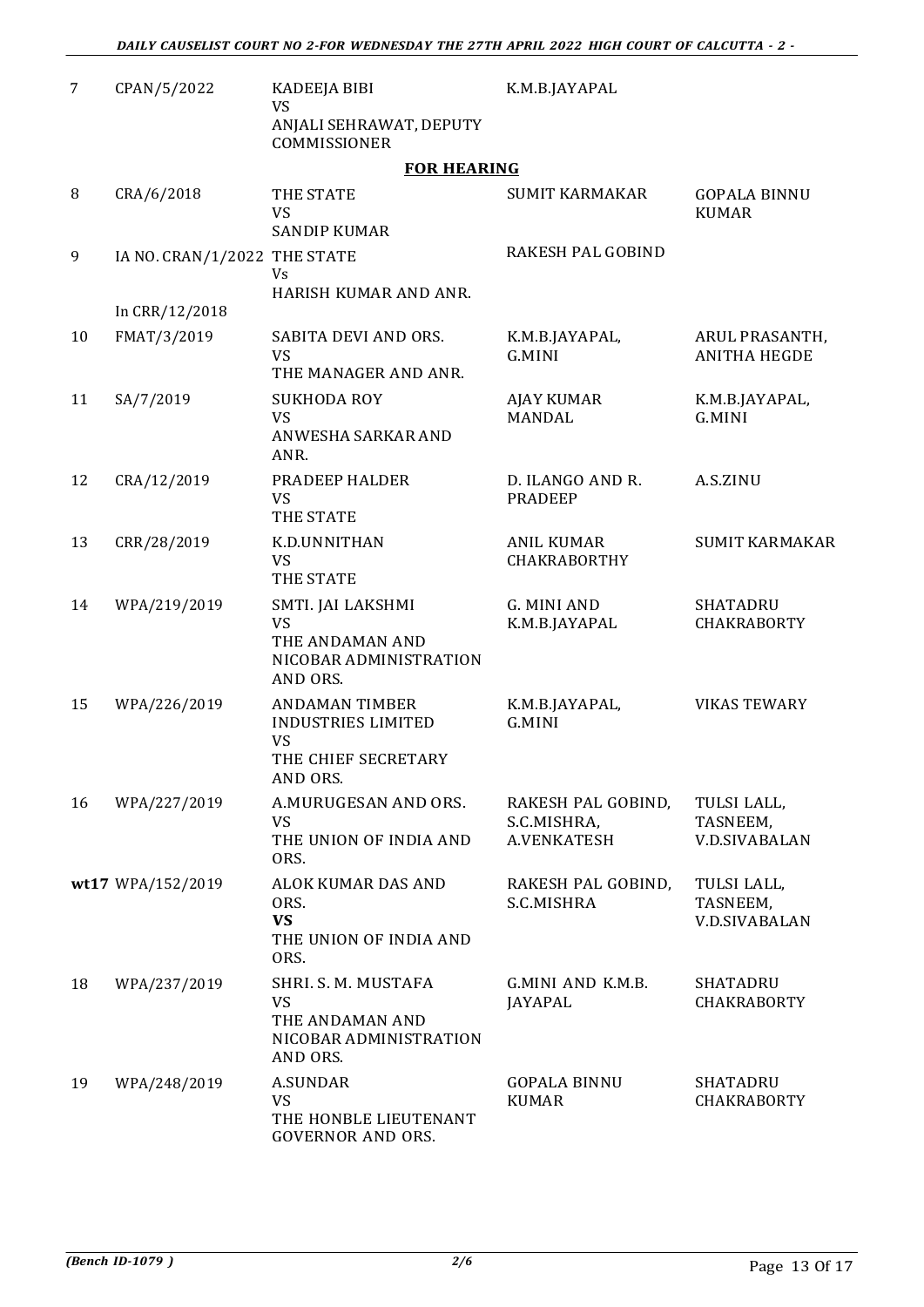| 20 | WPA/263/2019      | KUMAR HARSHAVARDHAN<br>VS<br>THE UNION OF INDIA AND<br>ORS.                                                                          | KMB JAYAPAL                              | TASNEEM,<br><b>SHATADRU</b><br><b>CHAKRABORTY</b> |
|----|-------------------|--------------------------------------------------------------------------------------------------------------------------------------|------------------------------------------|---------------------------------------------------|
| 21 | WPA/267/2019      | THE GENERAL MANAGER,<br>ANIIDCO LTD.<br><b>VS</b><br>Y. JOHN AND ORS.                                                                | ANJILI NAG,<br><b>R.PRADEEP</b>          | <b>GOPALA BINNU</b><br><b>KUMAR</b>               |
| 22 | WPA/282/2019      | <b>MANOJ PAUL</b><br><b>VS</b><br>THE UNION TERRITORY,<br><b>ADMINISTRATION OF</b><br>ANDAMAN AND NICOBAR<br><b>ISLANDS AND ORS.</b> | <b>IN PERSON</b>                         | SHATADRU<br>CHAKRABORTY                           |
| 23 | WPA/287/2019      | ISLAND TRAVELS PVT. LTD.<br>VS<br>THE ANDAMAN AND<br>NICOBAR ADMINISTRATION<br>AND ORS.                                              | DEEP CHAIM KABIR,<br><b>AJITH PRASAD</b> | <b>ANJILI NAG</b>                                 |
| 24 | CRA/1/2020        | SAROJIT KULLU<br><b>VS</b><br>THE STATE                                                                                              | D.ILANGO                                 | M.P.KAMARAJ                                       |
| 25 | FMA/1/2020        | <b>ARPITA GHOSH</b><br><b>VS</b><br><b>SHIV PRASAD AND ANR.</b>                                                                      | <b>LOKESH CHEZIAN</b>                    | S.C.MISHRA                                        |
| 26 | SAT/1/2020        | M. T. SAIDU AND ORS.<br><b>VS</b><br>M/S. ANDAMAN TIMBER<br><b>INDUSTRIES LIMITED AND</b><br>ANR.                                    | K. VIJAY KUMAR                           | K. M. B JAYAPAL                                   |
| 27 | FMAT/2/2020       | <b>JAVED NISAR</b><br><b>VS</b><br>THE MANAGER, UNITED<br><b>INDIA INSURANCE</b><br>COMPANY LTD. AND ANR.                            | K.M.B.JAYAPAL                            | N.A.KHAN, ARUL<br>PRASANTH                        |
|    | IA NO: CAN/1/2021 |                                                                                                                                      |                                          |                                                   |
| 28 | SAT/7/2020        | KALAIARASAN AND ORS.<br>VS<br>ASIF ALI AND ORS.                                                                                      | <b>ANJILI NAG</b>                        | <b>KMB JAYAPAL</b>                                |
| 29 | WPA/119/2020      | <b>LALTA PRASAD</b><br>VS<br>THE LIEUTENANT<br><b>GOVERNOR AND ORS.</b>                                                              | <b>ANANDA HALDER</b>                     | A.K.MANDAL,<br>K.M.B.JAYAPAL                      |
| 30 | WPA/121/2020      | SOBHANA KUMARI<br>VS<br>THE LIEUTENANT<br><b>GOVERNOR AND ORS.</b>                                                                   | <b>GOPALA BINNU</b><br><b>KUMAR</b>      | SHATADRU<br><b>CHAKRABORTY</b>                    |
| 31 | WPA/137/2020      | MOHD. NASRULLAH<br><b>VS</b><br>THE COMMISSIONER,<br><b>GOOD AND SERVICE TAX</b><br>AND ORS.                                         | <b>ANANDA HALDER</b>                     | A.K.MANDAL                                        |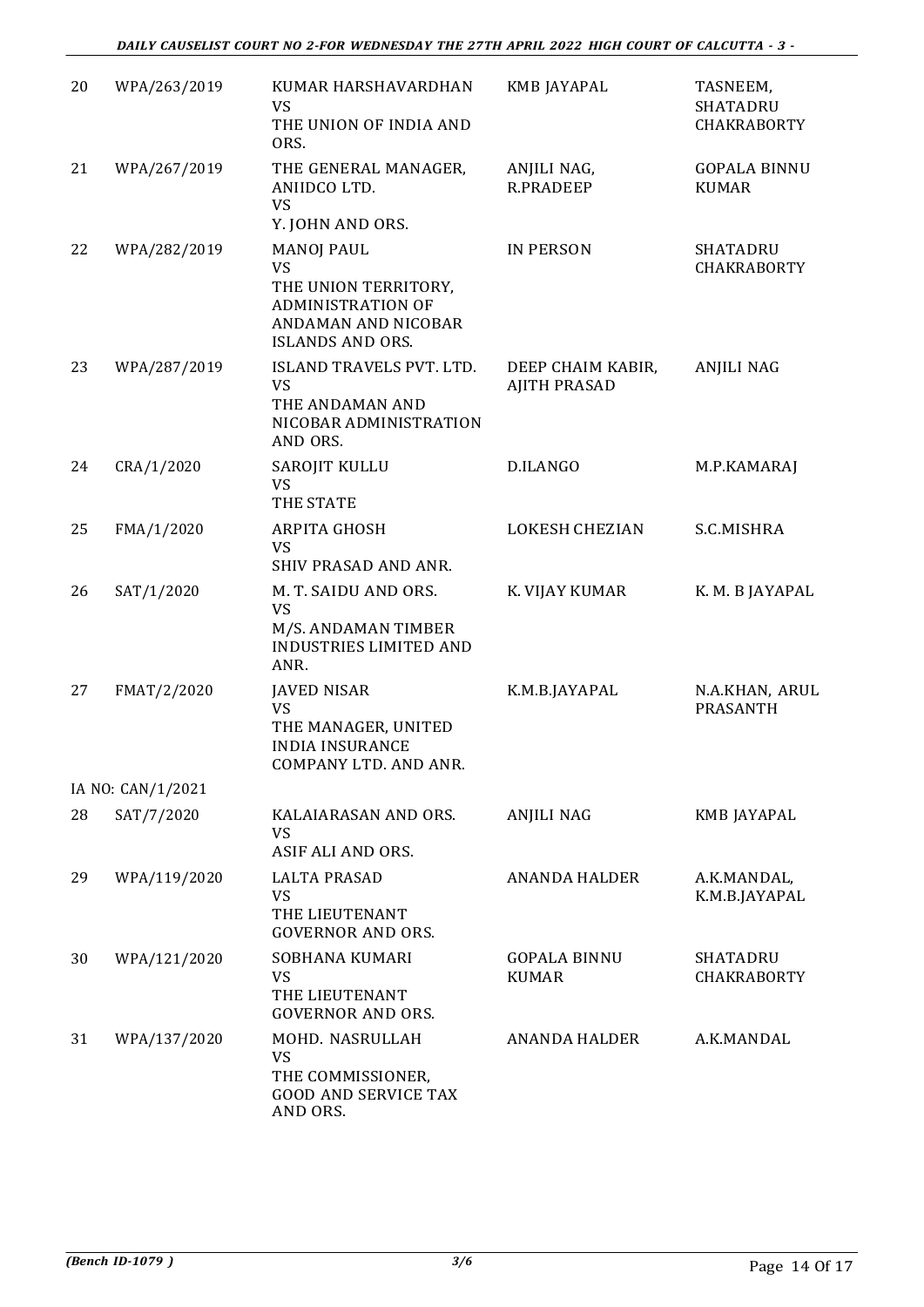| 32 | WPA/139/2020      | <b>RITA SIL</b><br>VS                                                                                             | <b>ANJILI NAG</b>                         | <b>ARUL PRASANTH</b>                                               |
|----|-------------------|-------------------------------------------------------------------------------------------------------------------|-------------------------------------------|--------------------------------------------------------------------|
|    |                   | THE ADMINISTRATOR<br>(LIEUTENANT GOVERNOR)<br>AND ORS.                                                            |                                           |                                                                    |
|    | wt33 WPA/190/2021 | <b>RITA SIL</b><br><b>VS</b><br>THE ADMINISTRATOR<br>(LIEUTENANT GOVERNOR)<br>AND ORS.                            | <b>ANJILI NAG</b>                         | <b>ARUL PRASANTH</b>                                               |
| 34 | WPA/149/2020      | M/S T.T. TRADING<br><b>COMPANY AND ANR.</b><br><b>VS</b><br>THE ANDAMAN AND<br>NICOBAR ADMINISTRATION<br>AND ORS. | ANJILI NAG, SHIPRA<br><b>MANDAL</b>       | <b>ARUL PRASANTH</b>                                               |
| 35 | WPA/3052/2020     | PEARLESCENT MERITECH<br>PVT. LTD. AND ANR.<br>VS<br>UNION OF INDIA AND ORS.                                       | <b>ANJILI NAG</b>                         | V.TIWARI                                                           |
| 36 | CRA/1/2021        | <b>SAMEER MONDAL</b><br><b>VS</b><br>THE STATE                                                                    | <b>GOPALA BINNU</b><br><b>KUMAR</b>       | A.S.ZINU                                                           |
| 37 | SAT/3/2021        | <b>SWAPAN MISTRY</b><br><b>VS</b><br>SUDHIR CHANDRA DAS<br>AND ORS.                                               | <b>ANANDA HALDER</b>                      | <b>GOPALA BINNU</b><br><b>KUMAR</b>                                |
| 38 | CRA/18/2021       | K. DURYODHAN<br><b>VS</b><br>THE STATE AND ANOTHER                                                                | DEEP CHAIM KABIR,<br><b>AJITH PRASAD</b>  | A.S.ZINU                                                           |
| 39 | WPA/44/2021       | ASHA, ASSISTANT<br><b>ENGINEER-I</b><br><b>VS</b><br>THE LT. GOVERNOR AND<br>ORS.                                 | RAJINDER SINGH,<br><b>TAPAN KUMAR DAS</b> | SHATADRU<br>CHAKRABORTY,<br><b>ARUL PRASANTH,</b><br>K.VIJAY KUMAR |
| 40 | WPA/46/2021       | M. MEGHAVARNAM AND<br>ORS.<br><b>VS</b><br>THE DIRECTOR GENERAL<br>OF SHIPPING AND ORS.                           | ANJILI NAG, SHIPRA<br><b>MANDAL</b>       | TULSI LALL,<br>A.K.MANDAL                                          |
| 41 | WPA/59/2021       | M.HEERA KUNWAR<br>VS<br>THE LIEUTENANT<br><b>GOVERNOR AND ORS.</b>                                                | K.M.B. Jayapal                            | SHATADRU<br><b>CHAKRABORTY</b>                                     |
|    | wt42 WPA/58/2021  | KAUSHALYA DEVI<br><b>VS</b><br>THE LIEUTENANT<br><b>GOVERNOR AND ORS.</b>                                         | K. M. B. JAYAPAL                          | SHATADRU<br><b>CHAKRABORTY</b>                                     |
|    | wt43 WPA/60/2021  | PREM KUMARI<br><b>VS</b><br>THE LIEUTENANT<br><b>GOVERNOR AND ORS.</b>                                            | K.M.B.JAYAPAL                             | SHATADRU<br><b>CHAKRABORTY</b>                                     |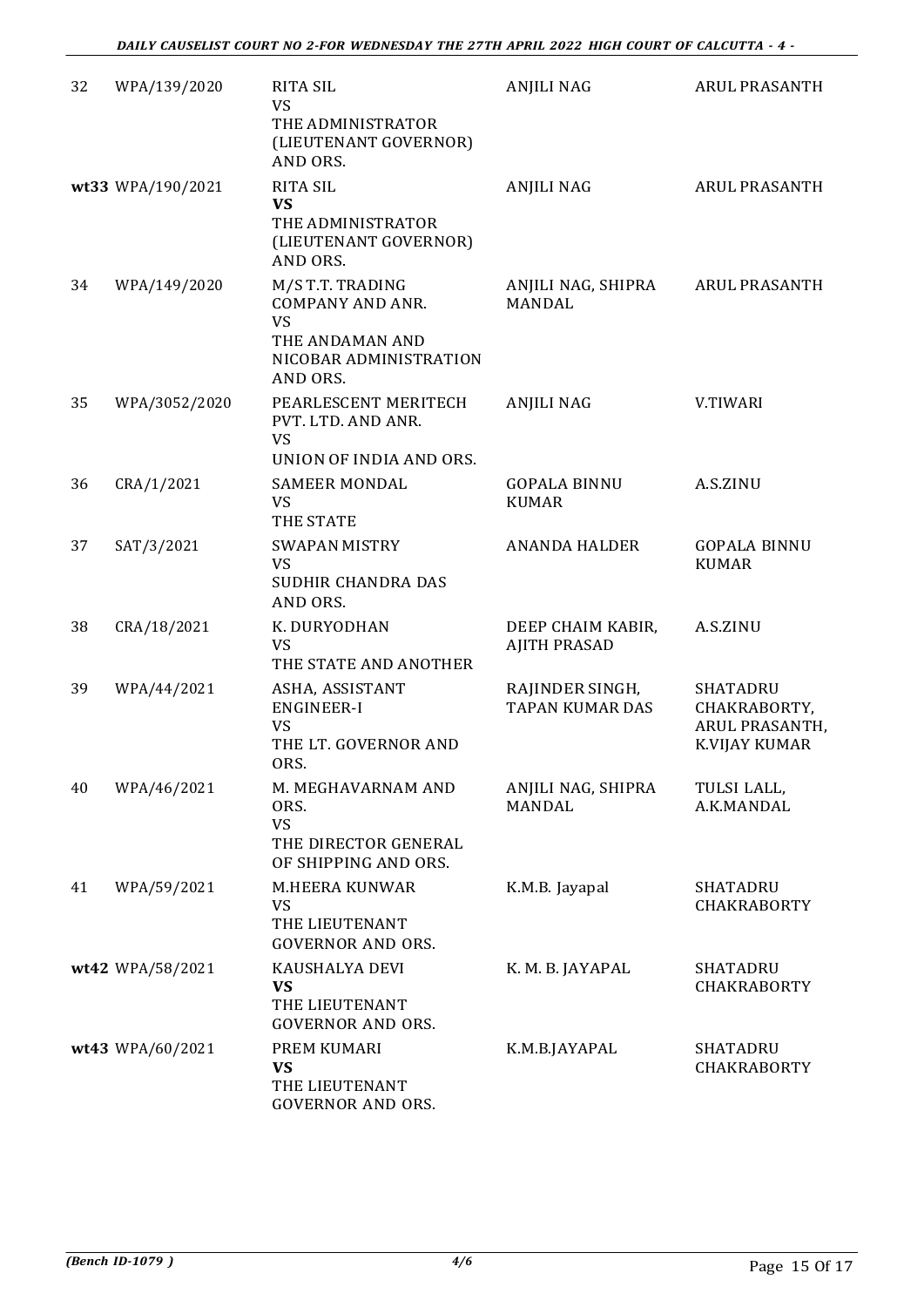|    | wt44 WPA/61/2021 | PREM LALL<br><b>VS</b><br>THE LIEUTENANT<br><b>GOVERNOR AND ORS.</b>                                                          | K.M.B. JAYAPAL                          | <b>SHATADRU</b><br><b>CHAKRABORTY</b>       |
|----|------------------|-------------------------------------------------------------------------------------------------------------------------------|-----------------------------------------|---------------------------------------------|
|    | wt45 WPA/62/2021 | DEEPAK LALL<br><b>VS</b><br>THE LIEUTENANT<br><b>GOVERNOR AND ORS.</b>                                                        | K.M.B.JAYAPAL                           | <b>SHATADRU</b><br><b>CHAKRABORTY</b>       |
|    | wt46 WPA/65/2021 | KAILASH KUMARI<br><b>VS</b><br>THE LIEUTENANT<br><b>GOVERNOR AND ORS.</b>                                                     | K.M.B JAYAPAL                           | SHATADRU<br><b>CHAKRABORTY</b>              |
| 47 | WPA/74/2021      | N. R. SUDHEER KUMAR<br>AND ORS.<br><b>VS</b><br>THE HON'BLE LIEUTENANT<br><b>GOVERNOR AND ORS.</b>                            | <b>GOPALA BINNU</b><br><b>KUMAR</b>     | <b>SHATADRU</b><br><b>CHAKRABORTY</b>       |
| 48 | WPA/76/2021      | <b>RAM BHAJAN</b><br><b>VS</b><br>THE LIEUTENANT<br><b>GOVERNOR AND ORS.</b>                                                  | K.M.B JAYAPAL                           | SHATADRU<br><b>CHAKRABORTY</b>              |
| 49 | WPA/126/2021     | SMTI. PAVITRA KUMARI<br>VS<br>THE ANDAMAN AND<br>NICOBAR ADMINISTRATION<br>AND ORS.                                           | K.M.B.JAYAPAL AND<br>G. MINI            | RAMENDU<br>AGARWAL, G.BINNU<br><b>KUMAR</b> |
| 50 | WPA/135/2021     | <b>GANGA DIN</b><br><b>VS</b><br>THE ANDAMAN AND<br>NICOBAR ADMINISTRATION<br>AND ORS.                                        | K.M.B.JAYAPAL,<br>G.MINI                | <b>AJAY KUMAR</b><br><b>MANDAL</b>          |
| 51 | WPA/150/2021     | SMTI. E. SHYAMALA<br><b>VS</b><br>THE TEHSILDAR AND ORS.                                                                      | VISHAL KR. BISWAS,<br><b>ANJILI NAG</b> | <b>SHATADRU</b><br><b>CHAKRABORTY</b>       |
| 52 | WPA/194/2021     | ANDAMAN SARVAJANIK<br>NIRMAN VIBAGH MAZDOOR<br><b>SANGH AND ANOTHER</b><br><b>VS</b><br>THE LT. GOVERNOR AND<br><b>OTHERS</b> | <b>G.BINNU KUMAR</b>                    | SALIM MOHAMMED<br><b>V.D.SIVABALAN</b>      |
| 53 | WPA/199/2021     | SHONA LAVALAI ROY AND<br><b>ANOTHERS</b><br><b>VS</b><br>THE ANDAMAN AND<br>NICOBAR ADMINISTRATION<br><b>AND OTHERS</b>       | KMB JAYAPAL, G MINI                     | <b>ARUL PRASANTH</b>                        |
| 54 | WPA/222/2021     | P.AMEENA KUTTY<br><b>VS</b><br>ANDAMAN AND NICOBAR<br><b>ADMINISTRATION AND</b><br>ORS.                                       | MOHAMMED<br><b>TABRAIZ</b>              | RAMENDU<br><b>AGARWAL</b>                   |
| 55 | WPA/245/2021     | DR.MANGESH ANANDRAO<br><b>BANKAR</b><br>VS<br>THE CHAIRMAN, ANIMERS                                                           | <b>GOPALA BINNU</b><br><b>KUMAR</b>     | <b>RAMENDU</b><br><b>AGARWAL</b>            |